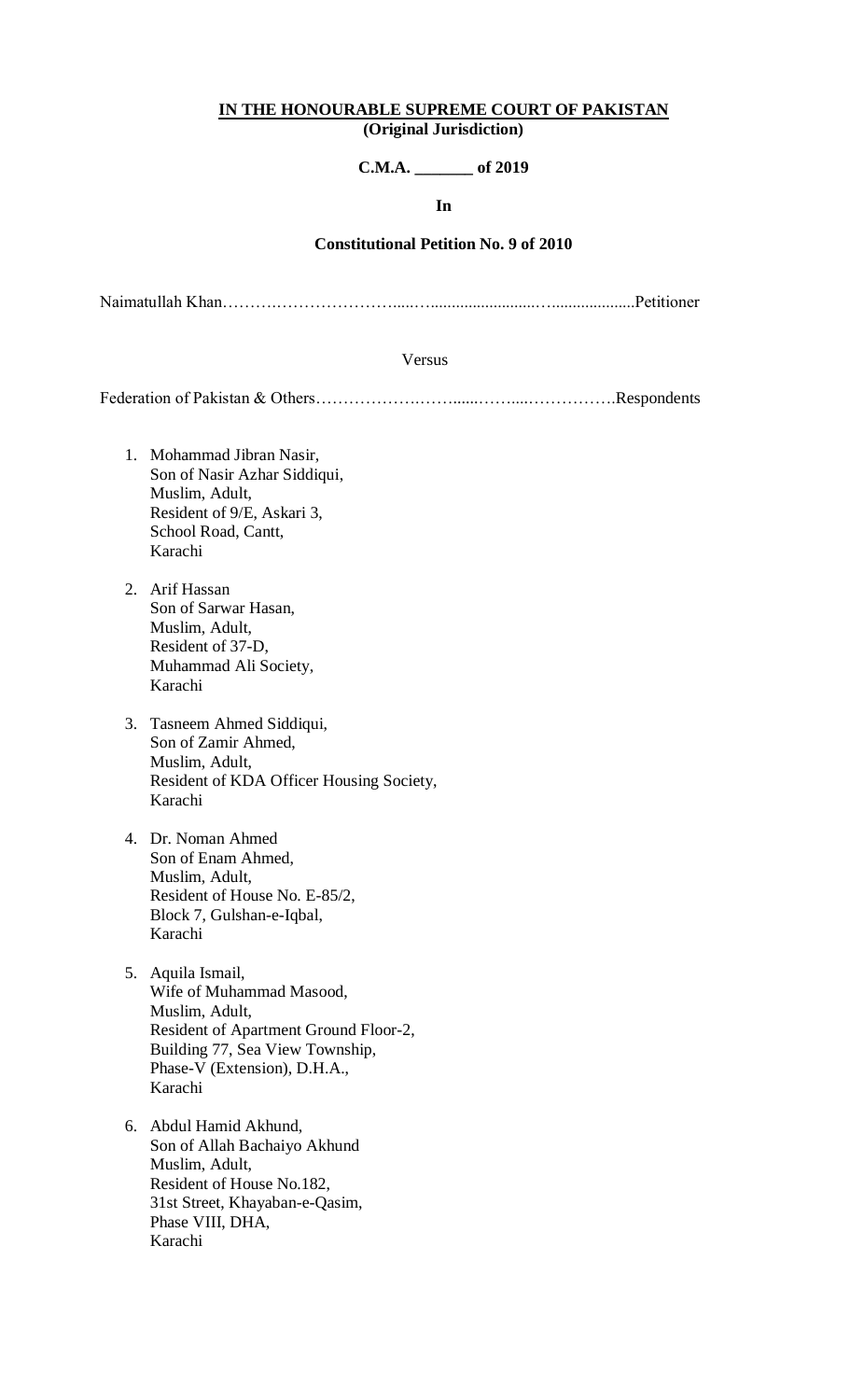- 7. Dr. Nausheen Anwar Daughter of Tariq Jamil Muslim, Adult, Resident of House No. 15/2, Khayaban-e-Ghazi, Phase 5, DHA, Karachi
- 8. Riaz Ahmed Shaikh, Son of Rasool Bux Shaikh Muslim, Adult, Resident of Flat No. 1403, Block B, Sea Breaze Apartments, Main Shahrah-e-Faisal, Karachi
- 9. Dr. Kaiser Bengali Son of (late) Hatim Bengali Muslim, Adult, Resident of House No. 89/1 Khayaban Qasim, Phase VIII, DHA, Karachi
- 10. Abdul Raouf Son of Shireen Jan, Muslim, Adult, Resident of House No.18, Iqbal Arcade Street-3, Karachi
- 11. Zarina Ghulam Hassan, Wife of Ghulam Hassan Shaal, Muslim, Adult, Resident of House No. AK-18-29-S/6, Street No. 1, Muhallah Hassan Lashkari Village, Siddiqui Wahab Road, Garden West, House, Karachi
- 12. Zainab Bano, Wife of Muhammad Umer, Muslim, Adult, Resident of Muhammad Siddiqui Manzil West, Yousuf Haroon Road, House No. E-274/78, Street No. 5, Muhallah Baghdadi, Lyari, Karachi
- 13. Abdul Rasheed Khan, Son of Abdul Hameed Khan, Muslim, Adult, Resident of House No. 155/4, Street No. 16, G Road Bahar Colony, Liyari, Karachi
- 14. Muhammad Siddiq,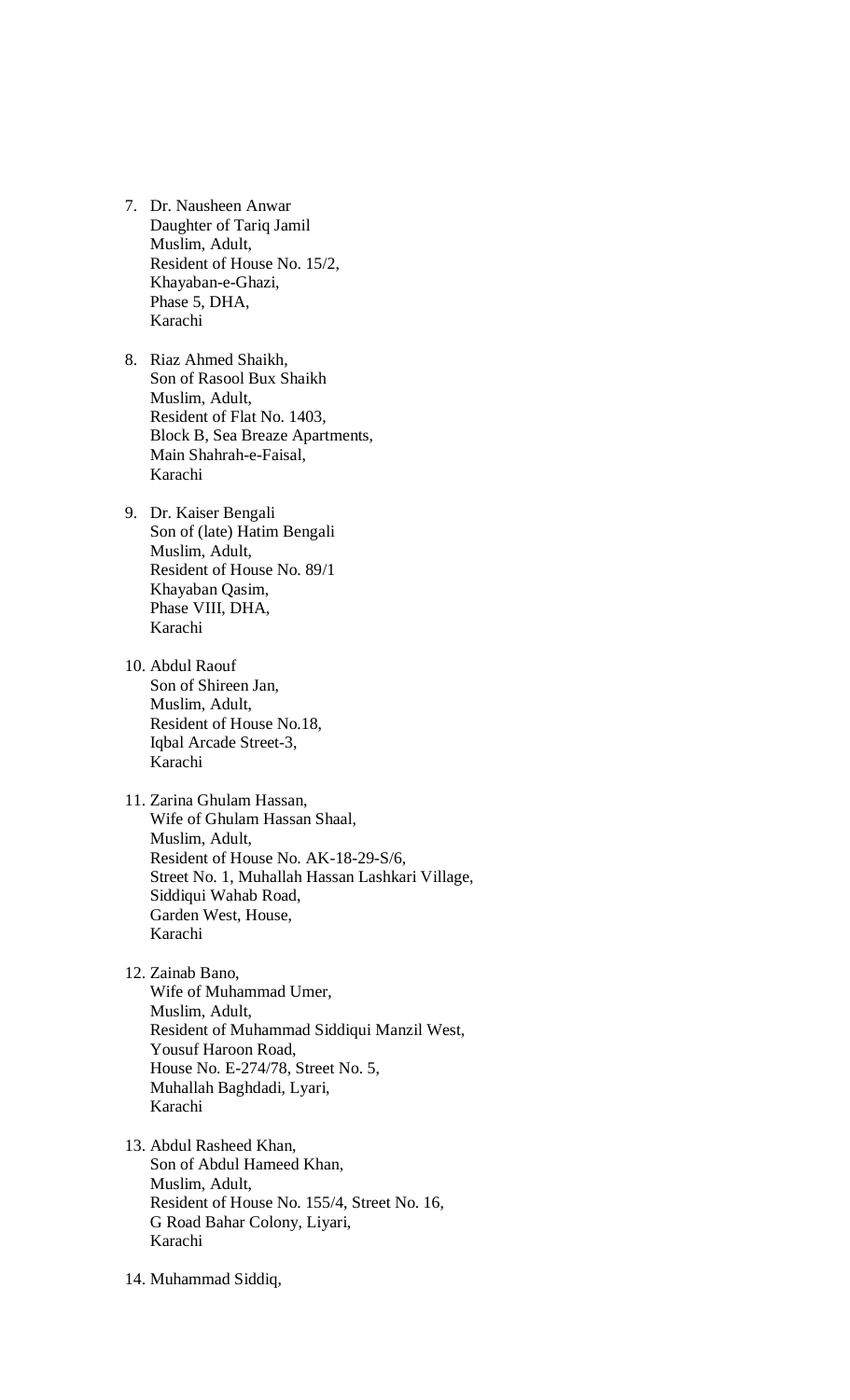Son of Haroon Ahmed, Muslim, Adult, Resident of 2 Floor Mariyam Manzil, Old Kiamari Wara Chakiwara Road, Flat No. 8, Street No. Middle Way Street, Karachi 15. Muhammed Naqi Son of Abdul Haq Muslim, Adult, Resident of House No.146/7, Dubai Mercantile Society, P.E.C.H.S, Karachi 16. Sher Khan, Son of Nazar Muhammad Khan, Muslim, Adult, Resident of Bihar Colony Lyari, House No. 19, Street No. 3, Muhammad Iqbal Arcade, Karachi 17. Badruddin, Son of Noor Muhammad, Muslim, Adult, Resident of Nishtar Road, Flat No. F-15, Muhallah Platinum Society, Darden West, Karachi 18. Abdul Aziz Khalpa, Son of Abdul Rahim Khalpa, Muslim, Adult, Resident of House No. R-1023, Block-17, Muhallah Rahim Abad, F.B Area, Karachi 19. Fakhruddin Bashir, Son of Bashiruddin, Muslim, Adult, Resident of UK Square, Flat No. M-34, Block 16, Muhallah Water Pump Federal B. Area, Karachi 20. Areb Khan, Son of Sikandar Azam, Muslim, Adult, Resident of House No. 9/7, Nazimabad-5, Block-5-C, Karachi 21. Jan Muhammad, Son of Muhammad Ali Muslim, Adult, Resident of Amina Manzil, Floor-1, Flat No. 15, Street No. 2, Muhallah Jonakahar, Ward Lee Market, Karachi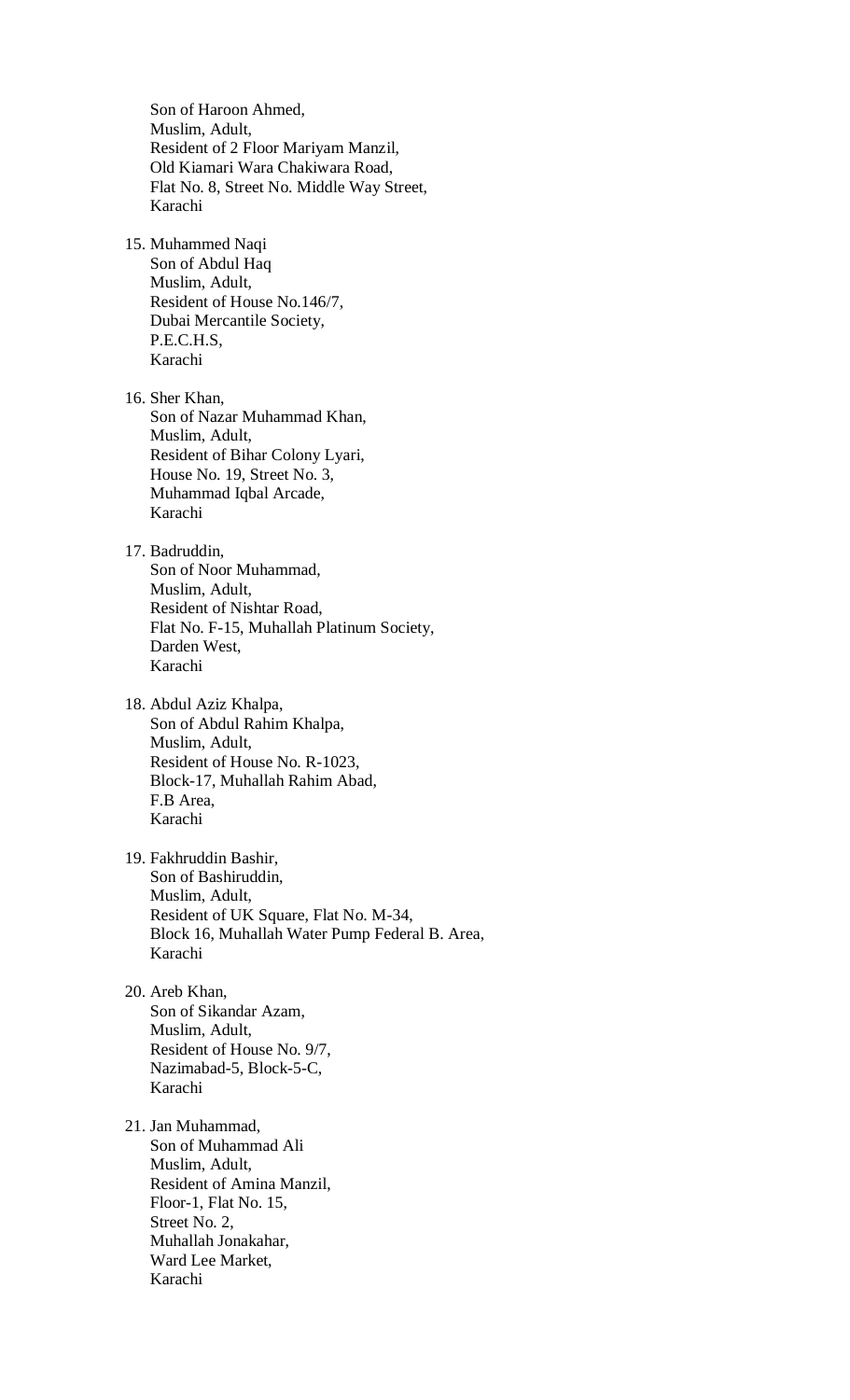- 22. Shah Muhammad Alvi, Son of Noor Muhammad Alvi, Muslim, Adult, Resident of House No. 6-A, Shah Apartment Noor Elahi Road, Karachi
- 23. Aziz Ullah Khan, Son of Gul Khan, Muslim, Adult, Resident of Ataullah Manzil, Yousuf Haroon Road, House No. AK-6-25-32, Street No. 3, Muhallah Baghdadi, Karachi
- 24. Syed Muhammad Ali Shah Kazmi, Son of Syed Muhammad Aslam Shah Kazmi, Muslim, Adult, Resident of Ghareeb Abad, P.I.D.C House, House No. A-3/35, Karachi
- 25. Shadiq Khan, Son of Hakim Khan, Muslim, Adult, Resident of House No. 133, Ghareeb Abad, Power House Elender Road, Karachi
- 26. Ameena Khatoon, Wife of Muhammad Afzal, Muslim, Adult, Resident of House No.16, Street/Muhallah, Near Elender Road, Railway Camp City, Karachi
- 27. Azmat Ali, Son of Liaquat Ali, Muslim, Adult, Resident of Gate No. 3, Power House, Elender Road, House No. 293, Muhallah Ghareeb Abad, Karachi
- 28. Hunar Din, Son of Naseeruddin, Muslim, Adult, Resident of House No. AS3/30, Molvi Tameezuddin Khan Road, Muhallah Ghareeb Abad, Karachi
- 29. Muhammad Rasheed, Son of Allah Dita, Muslim, Adult,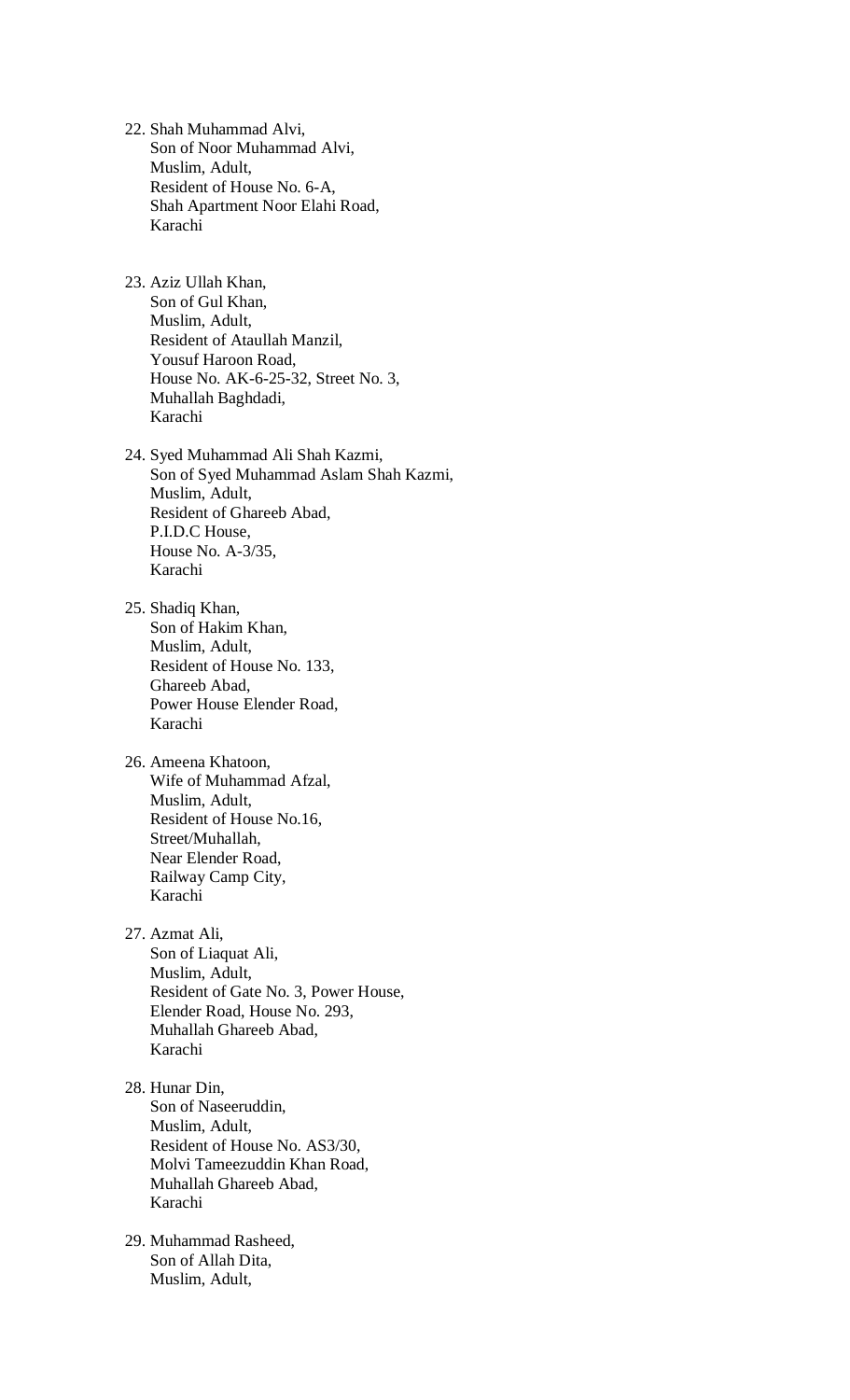| Resident of House No. 102,<br>Muhallah Railway Colony,<br>Karachi                                                                                            |
|--------------------------------------------------------------------------------------------------------------------------------------------------------------|
| 30. Muhammad Safdar,<br>Son of Wahid Bux,<br>Muslim, Adult,<br>Resident of House No. 222,<br>Muhallah, P.I.D.C.,<br>Ghareeb Abad,<br>Karachi                 |
| 31. Khalid Hussain<br>Son of Muhammed Deen<br>Muslim, Adult,<br>Resident of House 166,<br>Ghareeb Abad,<br>Near KESC House,<br>Elender Road,<br>Karachi      |
| 32. Ali Zar Gul,<br>Son of Firdos Khan,<br>Muslim, Adult,<br>Resident of House No. 16,<br>Ghareeb Abad,<br>PIDC Civil Line Cantt.<br>. Applicant Intervenors |

## **APPLICATION UNDER ORDER 5, RULE 2, READ WITH, ORDER 33, RULE 6, SUPREME COURT RULES, 1980**

On behalf of the Applicant Interveners, it is most respectfully and most humbly prayed that this Honourable Court may be pleased to implead the Applicant Interveners as Respondents in the above titled case for the detailed reasons as disclosed hereunder:

1. That the Applicant Intervener No.1 is a law abiding citizen of Pakistan who is an Advocate of High Court of Sindh, since 2013. He is also actively engaged in advocacy and litigation for protection of constitutional and fundamental rights of the citizens of Pakistan and against extremism, terrorism and the activities of proscribed organization. He also contested the general elections for both the National Assembly and the Sindh Assembly in 2013 and 2018, as an independent candidate. The Applicant Intervener No. 2 is an architect and urban planner based in Karachi. He is consultant and advisor to several national and international NGOs, bilateral and multilateral donor agencies. He has served as the Principal Consultant for the Orangi Pilot Project since 1982 and is currently serving as the Chairman of the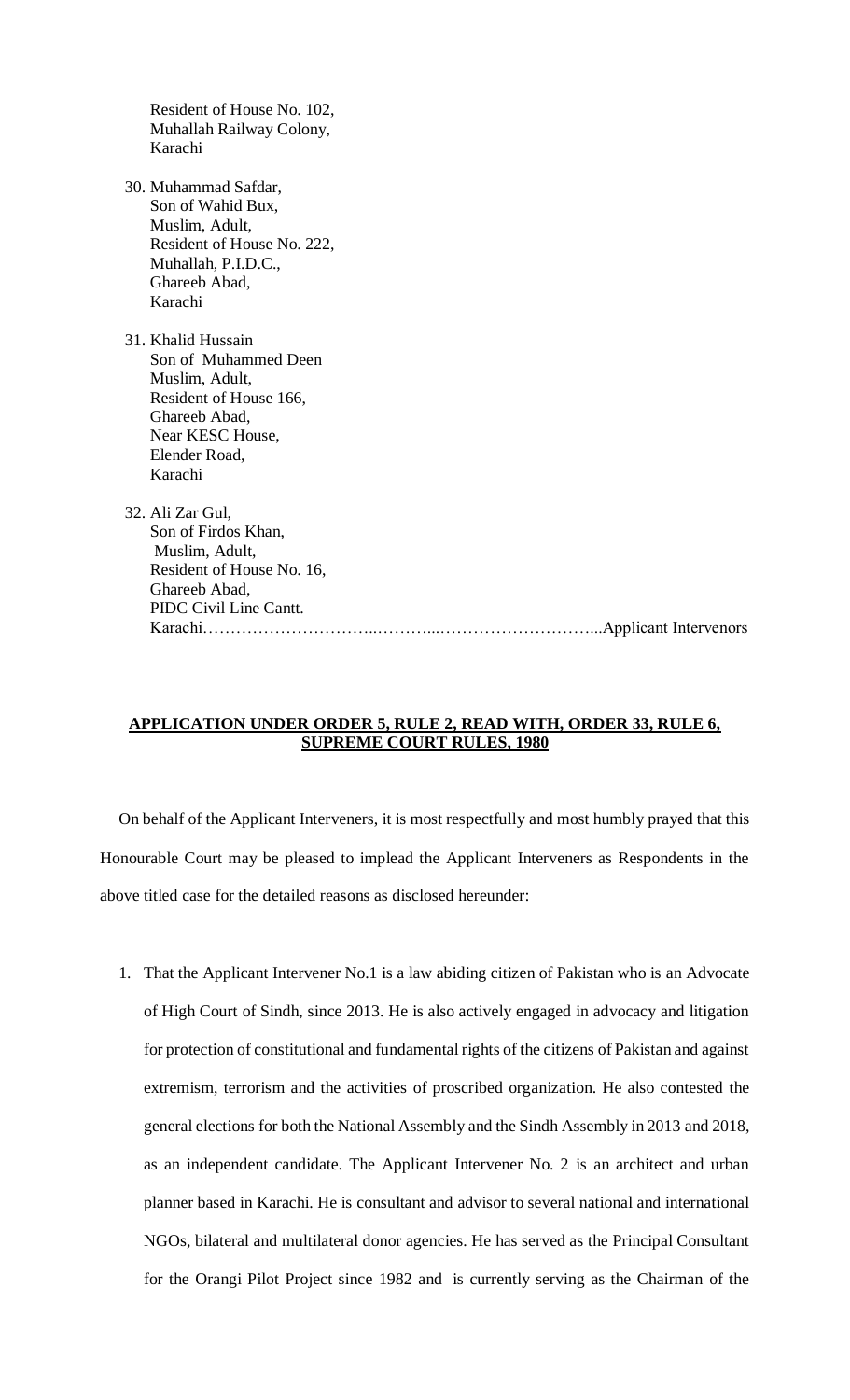Research and Training Institute of the Orangi Pilot Project. He is also one of the founders of the Urban Resource Centre in Karachi, serving as its Chairman since its inception in 1989. He has also served as the Chairman of the Task Force on Urbanization established by the Government of Pakistan. During his illustrious career, he has taught at Pakistani and European universities, authored numerous books on development and urban planning and has served on multiple UN Committees.

2. That Applicant Intervener No. 3 is a retired civil servant who has served as Chief Secretary of the Government of Sindh. He has also served as the Director General of Hyderabad Development Authority and the Head of the Sindh Katchi Abadi Authority and is the Chairman of the NGO Saiban and the Orangi Pilot Project. He is known for instituting the 'Incremental Housing Development' approach in Pakistan and for initiating the process of regularization and upgradation of squatter settlements in Sindh. For his innovative scheme for the mitigation of the shelter issues of the urban poor, by the name of 'Khuda ki Basti', he was awarded the Aga Khan Award for Architecture in 1995. He was awarded the Ramon Magsaysay Award in 1999 for upgradation of *katchi abadis*. For his meritorious services, he was also given the Sitara-e-Imtiaz by the Government of Pakistan, UN Year for the Shelterless Memorial Award of the Japanese Housing Association and the Prince Clause Award. The Applicant Intervener No. 4 is founder and Dean of the Faculty of Architecture and Planning at the NED University of Engineering and Technology, Karachi. He has been a Faculty Member and Coordinator, Urban Design Graduate Program at the Dawood College of Engineering and Technology, Karachi. He has also published several books, reports, monographs, papers and newspaper articles on developmental and infrastructural issues in Karachi since 1988. He has received multiple awards and honors in his field. The Applicant Intervener No. 5 is Chairperson Orangi Pilot Project (OPP). She is a retired Professor at NED University of Engineering and Technology, Karachi. Moreover, she has authored and translated multiple books. She has remained involved in Karachi's low cost housing issues and has lost her sister, Parveen Rehman (Former Director, OPP) to the same cause.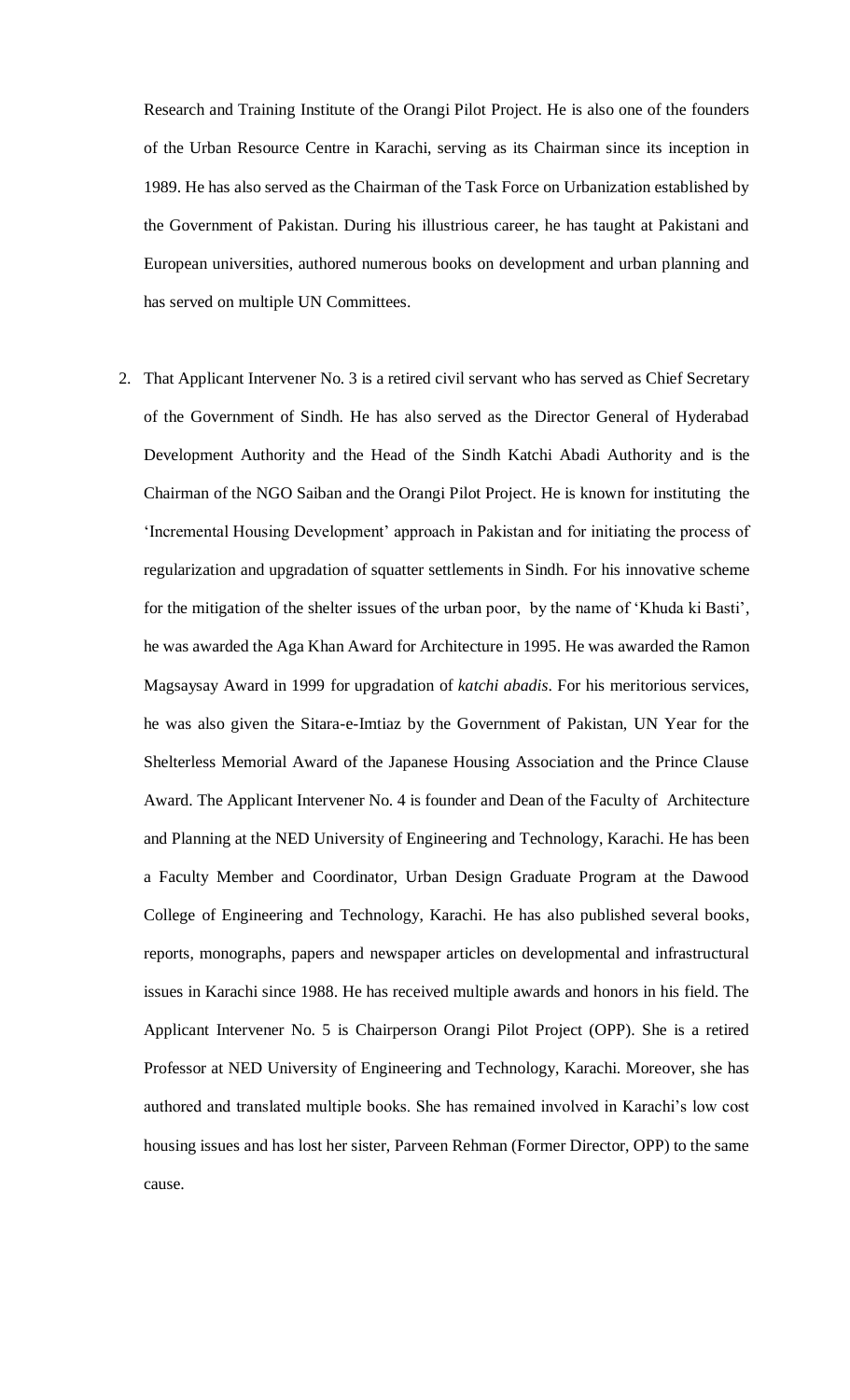- 3. That Applicant Intervener No. 6 is serving as Secretary, Endowment Fund Trust for Preservation of the Heritage of Sindh since 2009. He has served as Secretary for Culture, Sports and Tourism, Mines and Minerals, Inter Provincial Coordination, and Information for the Government of Sindh. He has also served as Director General Department of Culture and established Department of Culture, Sports and Tourism. He has also served as Director Pakistan National Centre, Ministry of Information for Government of Pakistan. He has been involved in the establishment of the Sindh Archives, the Textile Museum, the Sindh Language Authority, and Mohatta Palace Museum at Karachi.
- 4. That Applicant Intervener No. 7 is the Director of Karachi Urban Lab at IBA. She is Associate Professor City & Regional Planning, Department of Social Sciences & Liberal Arts (SSLA), Institute of Business Administration (IBA), Karachi, Pakistan. She received her PhD from the Graduate School of Architecture, Planning, and Preservation (GSAPP), Columbia University and also holds a MIA from the School of International and Public Affairs (SIPA), Columbia University. She has also been a post-doctoral fellow at Harvard University, Senior Research Fellow at the Asia Research Institute (ARI), National University of Singapore. Her work focuses on urban/infrastructural development and the role policymaking and planning processes play in sustaining urban and regional inequality. The Applicant Intervener No. 8 is Dean of Faculty of Social Sciences and Education at Shaheed Zulfikar Ali Bhutto Institute of Science and Technology (SZABIST), Karachi. He is the Editor of Quarterly *Tareekh* Journal and was Managing Editor of Asia Journal of Global studies, Osaka, Japan. He has authored six books and several research papers which have been published in internationally reputable journals. He is actively engaged in political activism and invested in the welfare of the people of Karachi.
- 5. That Applicant Intervener No. 9 is the Chairperson for '*Shehri – Citizens for a Better environment'* and is the current Dean of Management Science at Zulfikar Ali Bhutto Institute of Science and Technology (SZABIST). He is an economist with decades of experience in policy advice in Pakistan, Switzerland, UK, Afghanistan, Saudi Arabia, Eritrea and Kenya. He has served as the Managing Director of Social Policy Development Centre (SPDC). He has served as the Head of Chief Minister's Policy Reform Unit,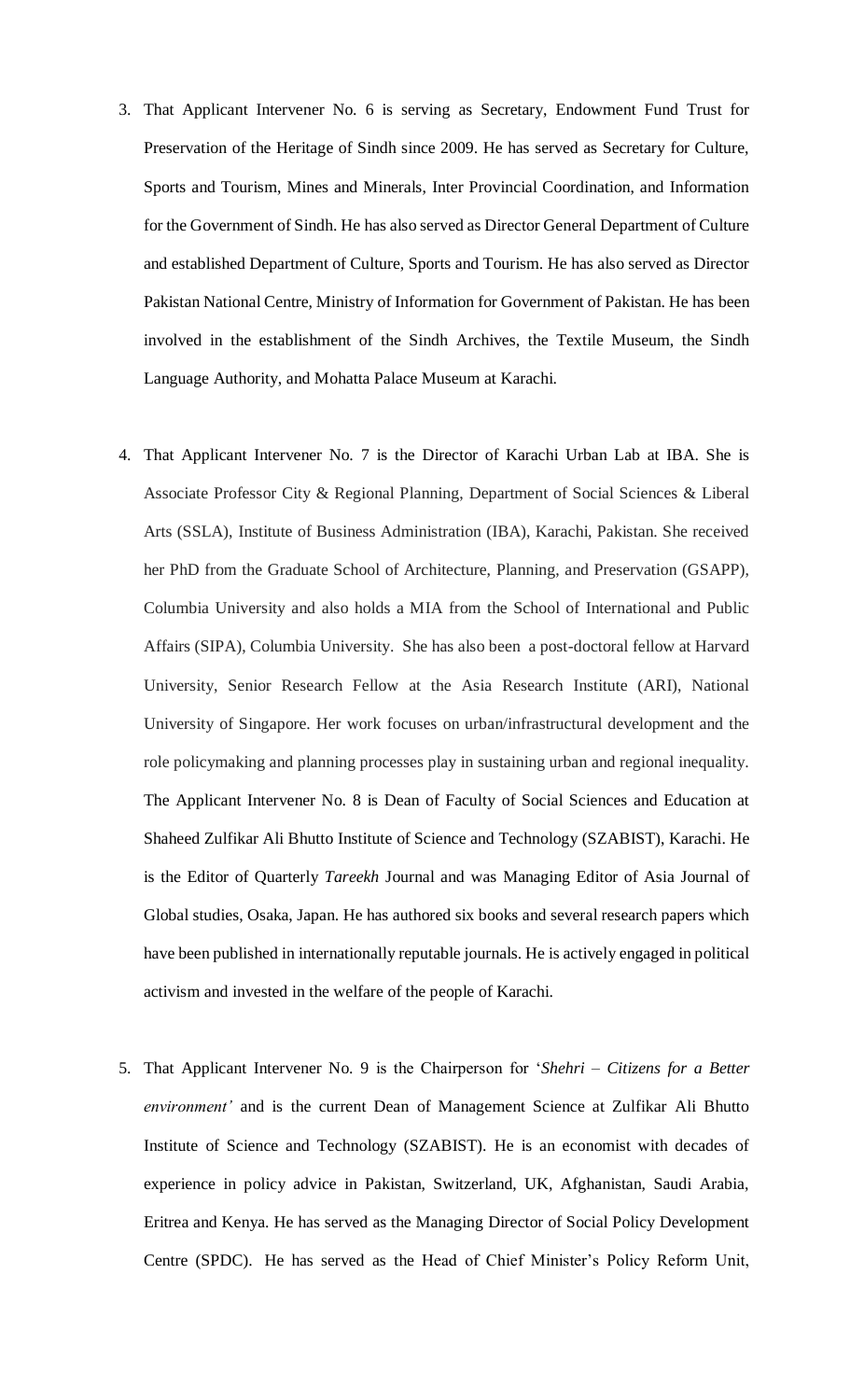Government of Balochistan, and as the Advisor to Chief Minister of Sindh for Planning & Development. He was the first head of Benazir Income Support Programme and designed the programme. He has authored eight books and 35 research publications concerning unemployment, inequality and poverty, education, water, gender, regional development, land tenure, and development issues.

- 6. That Applicant Interveners No. 10 to 16 are amongst the affectees of the demolition of Ali Dina Watercourse Road Market, part of which is known as 'Lighthouse Market Landa Bazaar', which was established by Karachi Metropolitan Authority [hereinafter after referred to as 'KMC'] in 1952. Collectively these two markets included 300 shops allegedly built on the Lighthouse *Nulla.* It is submitted that the Applicant Intervenors No. 10 to 16 include elderly men and women, including widows, who are tax paying citizens and have leases from KMC since as early as the year 1957. It is further submitted that the Applicant Intervenors No. 10 to 16 i.e. shopkeepers of Lighthouse Market and/or Ali Dina Watercourse Road Market, began removing their wares on 19.11.2018 and the said demolition took place on 20.11.18.
- 7. That Applicant Intervenors No. 17 to 20 are amongst the affectees of the demolition of Zoological Garden Market which was established by KMC in 1960. The Applicant Intervenors No. 17 to 20 are tax paying citizens who were issued KMC documents for their shops as early as in the year 1962. It is respectfully submitted that the Applicant Intervenors No. 17 to 20 were issued notices on or around 21.12.2018 and demolition of their shops began on 05.01.2019.
- 8. That Applicant Intervenors No. 21 to 23 are amongst the affectees of the demolition of Lea Market which was constructed in the year 1927. It is submitted that Applicant Intervenors No. 21 to 23 acquired their shops in Lea Market from KMC. It is further submitted that on or about 03.01.2019, Applicant Intervenors No. 21 to 23 and other shopkeepers at Lea Market received notice of impending demolition from KMC, and the said demolition took place three days later.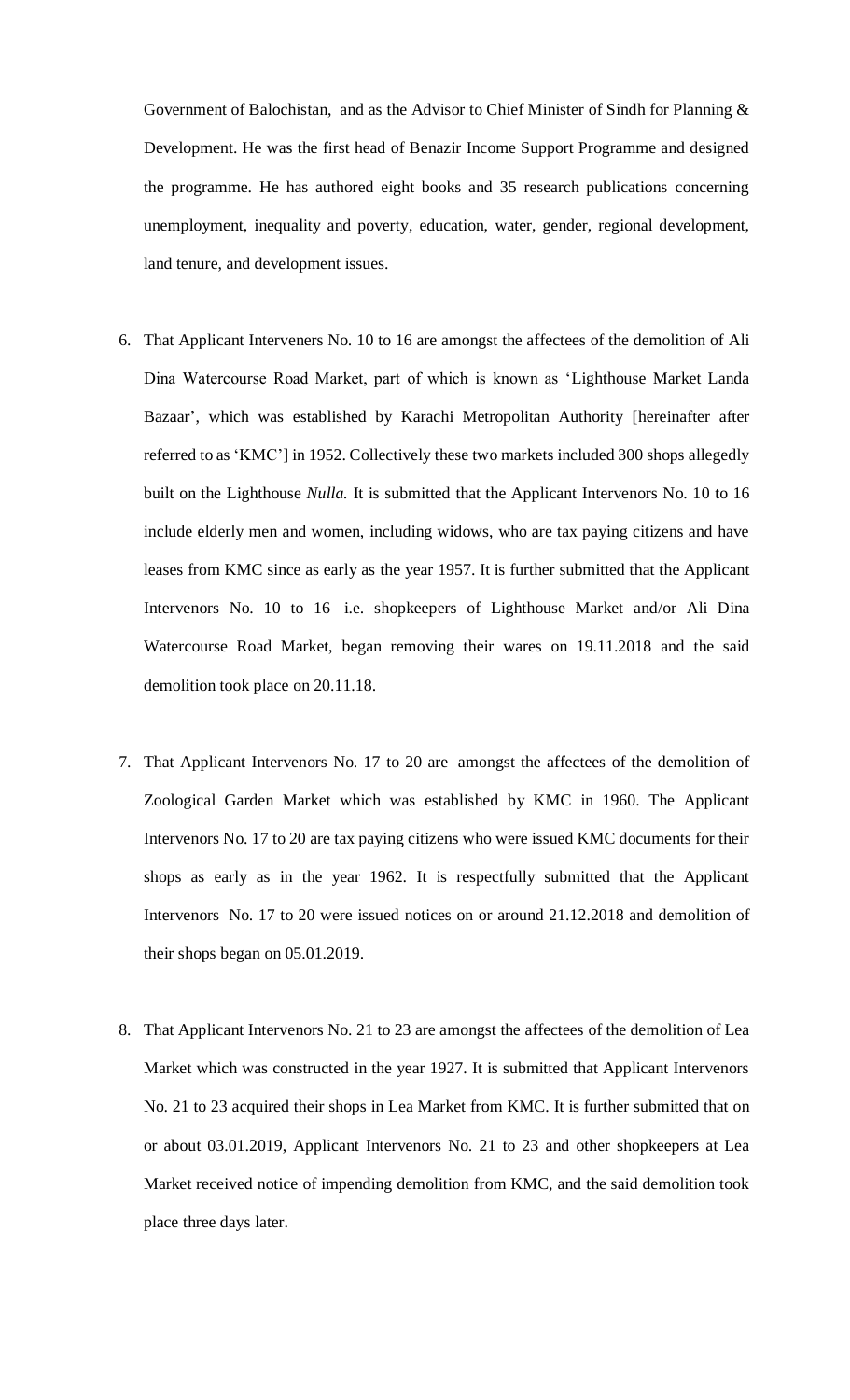- 9. That Applicant Intervenors No. 24 to 32 are residents of Gharibabad Colony adjacent to Elander Road, near Railway Colony, Saddar. It is submitted that Applicant Intervenors No. 24 to 32 are apprehending evictions from their homes as their colonies have been identified, amongst 50 other *katchi abadis,* as obstructing the path of the Karachi Circular Railway. It is further submitted that in the absence of any concrete resettlement scheme, Applicant Intervenors No. 24 to 32 apprehend the violation of their rights to shelter, to housing, to community, to dignity, to safety, to be protected from discrimination, to have access to due process and to compensation for their losses.
- 10. That it is most respectfully and most humbly submitted that Constitution Petition No. 9 of 2010 was filed primarily for the removal of encroachment and restoration of public lands and amenity plots and thereafter through Order dated: 07.04.2018, passed by this Honourable Court, various other Civil Petitions, Criminal Original Petitions and Criminal Miscellaneous Applications were clubbed together with Constitution Petition No. 9 of 2010 [hereinafter referred to as 'CP No.9 of 2010']. As a result of the Orders passed by this Honourable Court in CP No.9 of 2010, Criminal Original Petition No.11-K of 2016 [hereinafter referred to as 'Crl.O.P. No.11-K of 2016], Criminal Original Petitions No. 7-K of 2017 [hereinafter referred to as 'Crl.O.P. No.7-K of 2017], Criminal Original Petition No. 19-K of 2017 [hereinafter referred to as 'Crl.O.P. No.19-K of 2017] and other applications, an 'anti-encroachment drive' was initiated against constructions on the following lands: Firstly, the amenity plots that are being used for commercial purposes or for residential purposes. Secondly, the public spaces such as footpaths that are illegally occupied for commercial or residential purposes. Thirdly, the public parks and other amenity plots that are illegally occupied or illegally converted for commercial or residential purposes. It is submitted that as a result of the previous Orders of this Honourable Court, numerous commercial and residential settlements that have flourished for decades and have strong communities and livelihoods associated with them are being removed without a resettlement plan and/or without due notice to their residents. The Applicant Interveners No.1 to 9 are public spirited individuals engaged in social activism and have been striving hard for the welfare of the citizens of Pakistan and share a common commitment towards the ideals of rule of law and protection of fundamental rights as embodied in Chapter I of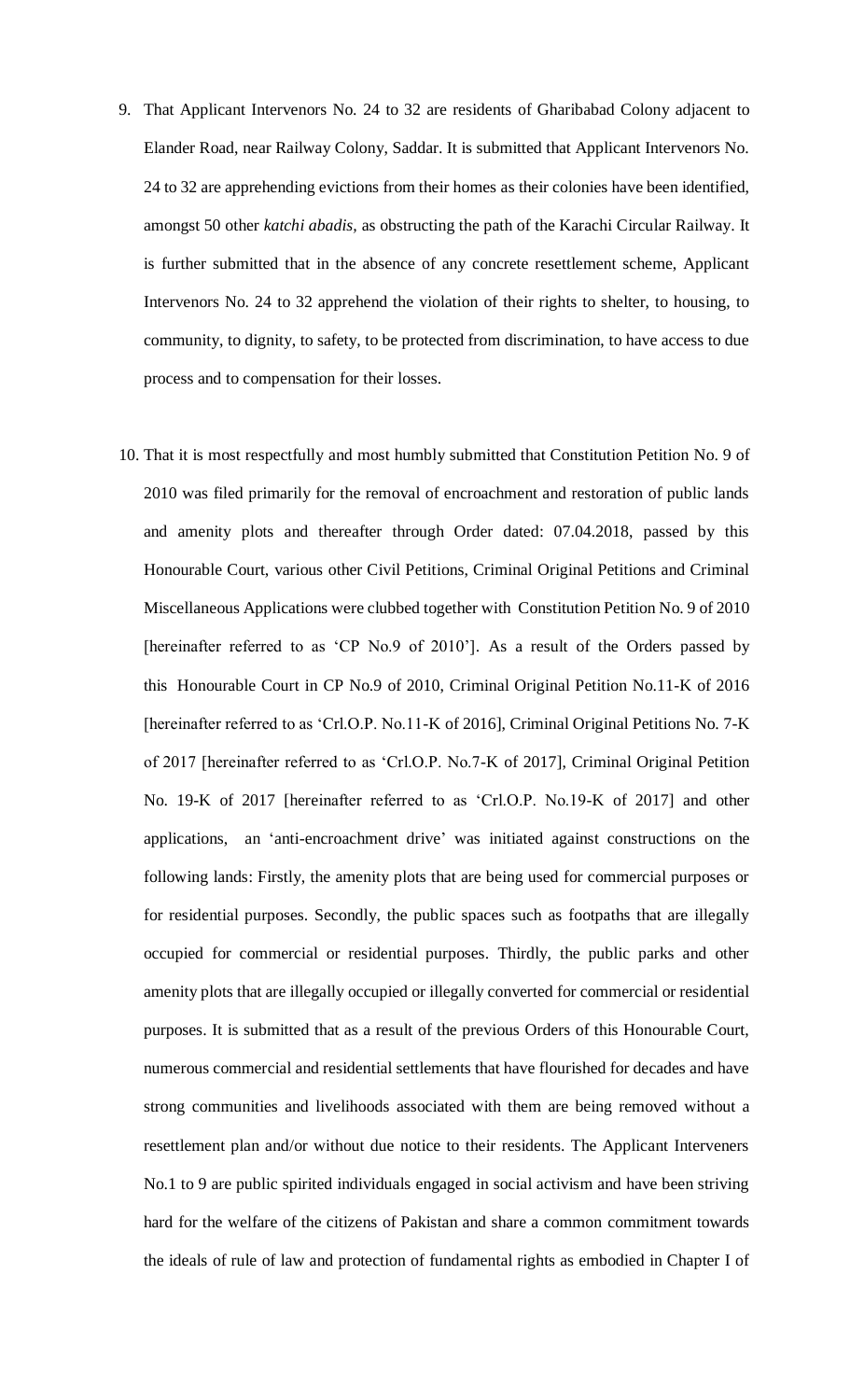Part II of the Constitution of Islamic Republic of Pakistan, 1973, whereas Applicant Interveners No. 10 to 32 are the affectees of the aforesaid 'anti-encroachment drive'. It is submitted that the Applicant Interveners have filed this present Intervener Application because although the Applicant Intervenors greatly appreciate the efforts and actions of this Honourable Court to restore public spaces but due to the 'anti-encroachment drive', the Applicant Intervenors No. 10 to 32 and other residents or occupants of these commercial or residential lands are being deprived of their fundamental rights to housing, to shelter, to livelihood, to dignity, to property, to due process, to being protected from discrimination and to compensation.

- 11. That it is most respectfully and most humbly submitted that this Honourable Court vide Order dated: 27.11.2017 and 29.11.2017, passed in Crl.O.P. No.7-K of 2017 and Crl.O.P. No.11-K of 2016, directed that all allotments of and encroachments on amenity plots on University Road, North Nazimabad Road, Kashmir Road etc. be cancelled and resumed by KDA. It further ordered that all boundary walls of such allotments and encroachments be demolished and the same be reported to this Honourable Court. It is further submitted that vide Order dated: 03.02.2018, this Honourable Court acknowledged the Reports submitted by the KDA and KMC, whereby KDA reported that through the 'anti-encroachment drive' various illegal structures had been removed and this Honourable Court directed that the Orders dated 27.11.2017 and 29.11.2017 be extended to all of Karachi. It is also submitted that this Honourable Court vide Order dated: 14.06.2018, passed in CP No. 9 of 2010 and Crl.O.P. No. 7-K of 2017, directed the Advocate General Sindh to conduct enquiries against such public officials who not only allowed the encroachment on public land but also claimed profit for unlawful occupation from illegal occupiers. The Chief Secretary, Government of Sindh, was also directed to initiate disciplinary proceedings and criminal and civil action against the aforementioned public officials within two months.
- 12. That it is most respectfully and most humbly submitted that almost all of the shopkeepers, hawkers and kiosk owners have either been paying rent on the property to KMC or have leased the property from KMC under the garb of legality, most often without any knowledge of the purported illegality of the documents provided to them by KMC. Many of these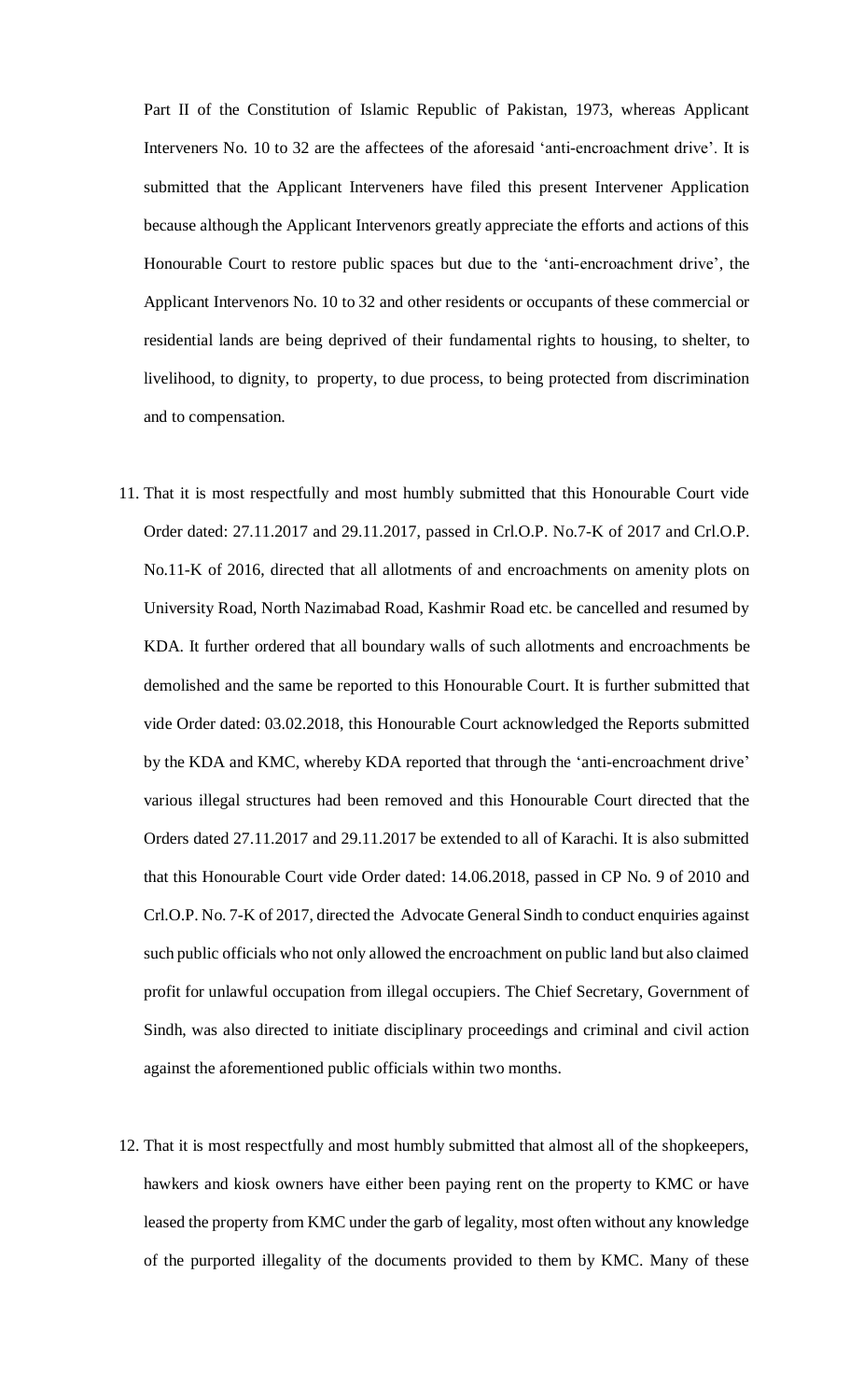markets had been established decades ago, in the 1960s, 1970s or even earlier. Since shop owners had been allowed to operate their shops across generations and build communities around the markets, the presumption of legality solidified further. It is further submitted that KMC had been found to be distributing purportedly illegal Challans to the shopkeepers who had been paying the same accordingly for numerous years. However, till date not a single inquiry or disciplinary proceeding has been initiated against the officers responsible for defrauding the public into occupying and therefore allegedly encroaching the subject land.

- 13. That allegedly in pursuance of the Order dated 27.11.2017, passed by this Honourable Court, the Sindh Katchi Abadi Authority (SKAA) issued Notification No. PS/DG/SKAA/2018 dated: 21.05.2018, halting the regularization process of 80 *katchi abadis*. It is submitted that out of these 80 *katchi abadis,* the regularization process of 23 of these *katchi abadis* had been completed up to 50% or more, till date. It is pertinent to note that according to their own list, these 80 *katchi abadis* encompass 50,605 households.
- 14. That it is most respectfully and most humbly submitted that this Honourable vide Orders dated 26.10.2018 and 27.10.2018, passed in CP No.9 of 2010 and Crl.O.P. No.7-K and 19- K of 2017, took notice of encroached footpaths, parks and public places across Karachi and ordered KMC to clear Empress Market, its adjacent areas, including Saddar, and all public parks of encroachments, within three weeks' time, which shall serve as a model for the purposes of curbing the general menace of encroachment in Karachi. However, this Honourable Court warned the authorities that no unnecessary law and order situation be created while removing such encroachments.
- 15. That in C.M.A No. 242-K/2018 filed in CP No.9 of 2010, the Additional Attorney General of Pakistan has submitted that an estimated 100,000 persons will be affected in residential settlements identified as encroached and/or illegally allotted land. However, the list issued by the Sindh Katchi Abadi Authority recognizes that 50,605 households stand affected, and according to the Provisional Census Results the average household size is 6.5 persons per household. Even discounting the fact that population density tends to be higher in irregular settlements in urban areas, the projected numbers of affected persons is more than 328,933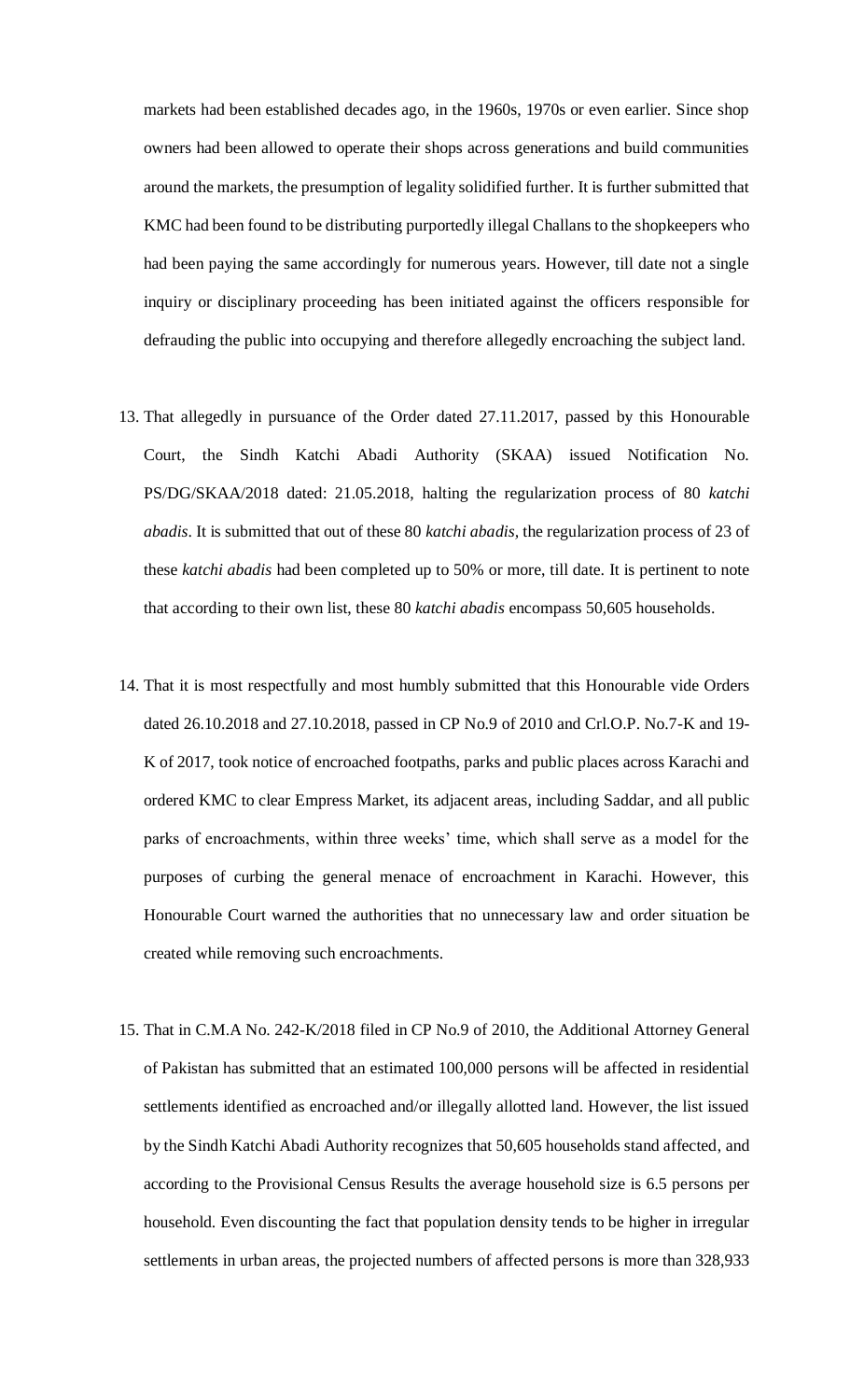persons. Furthermore, a consensual statement between the Federal Government, the Sindh Government and the Mayor of Karachi, was submitted before this Court as C.M.A No. 243- K/2018 filed in CP No.9 of 2010 and Crl.O.P. No. 7-K and 19-K of 2017, which included a list of affected commercial entities attached as Annexure 'A'. The said list enumerated 11 markets and provided the total tally of units demolished and to be demolished as 3,575 units in District South, Karachi. A proposed rehabilitation plan for 1,470 of the demolished units is also submitted. The aforesaid CMA also attached a note from the Mayor of Karachi to the Chief Minister of Sindh as Annexure 'B', seeking resettlement of the displaced shopkeepers of the remaining 2,105 units in District South. Accordingly, the Government of Sindh pledged to resettle the displaced shopkeepers but neither the KMC in specific nor the Government of Sindh in general has finalized any resettlement policy or plan. Therefore, it is clear and apparent that a grave social and humanitarian issue has arisen due to indiscriminate demolition and the Government of Sindh in non-compliance of the aforementioned order has failed to avert the law and order situation.

- 16. That it is further submitted that this Honourable Court has also been pleased to revive the Karachi Circular Railway Project [hereinafter in after referred to as 'KCR'] vide Para 3 of the Minutes of the Meeting of the Building Committee dated: 10.11.2018. It is also submitted that this Honourable Court was pleased to direct Divisional Superintendent, Pakistan Railways and Karachi Urban Transport Corporation (KUTC) to devise an action plan for the removal of encroachments from the Right of Way [hereinafter in after referred to as 'ROW'] of the KCR Project, and further directed Deputy Commissioners to assist therein.
- 17. That it is further submitted that there are 28 irregular settlements and around 40,000 people living or working in informal settlements along the railway tracks, which will now have to be relocated. It is also submitted that different requirements are being set for KCR Right of Way at different locations i.e. in some areas 100 ft clearance is being made, in other, often valuable highly built up areas, even a 5 ft clearance is being allowed. Furthermore, Chapter 7 of the independent Environmental Impact Assessment (EIA) which was produced for the KCR project clearly lays out a resettlement policy (this had been produced before 2014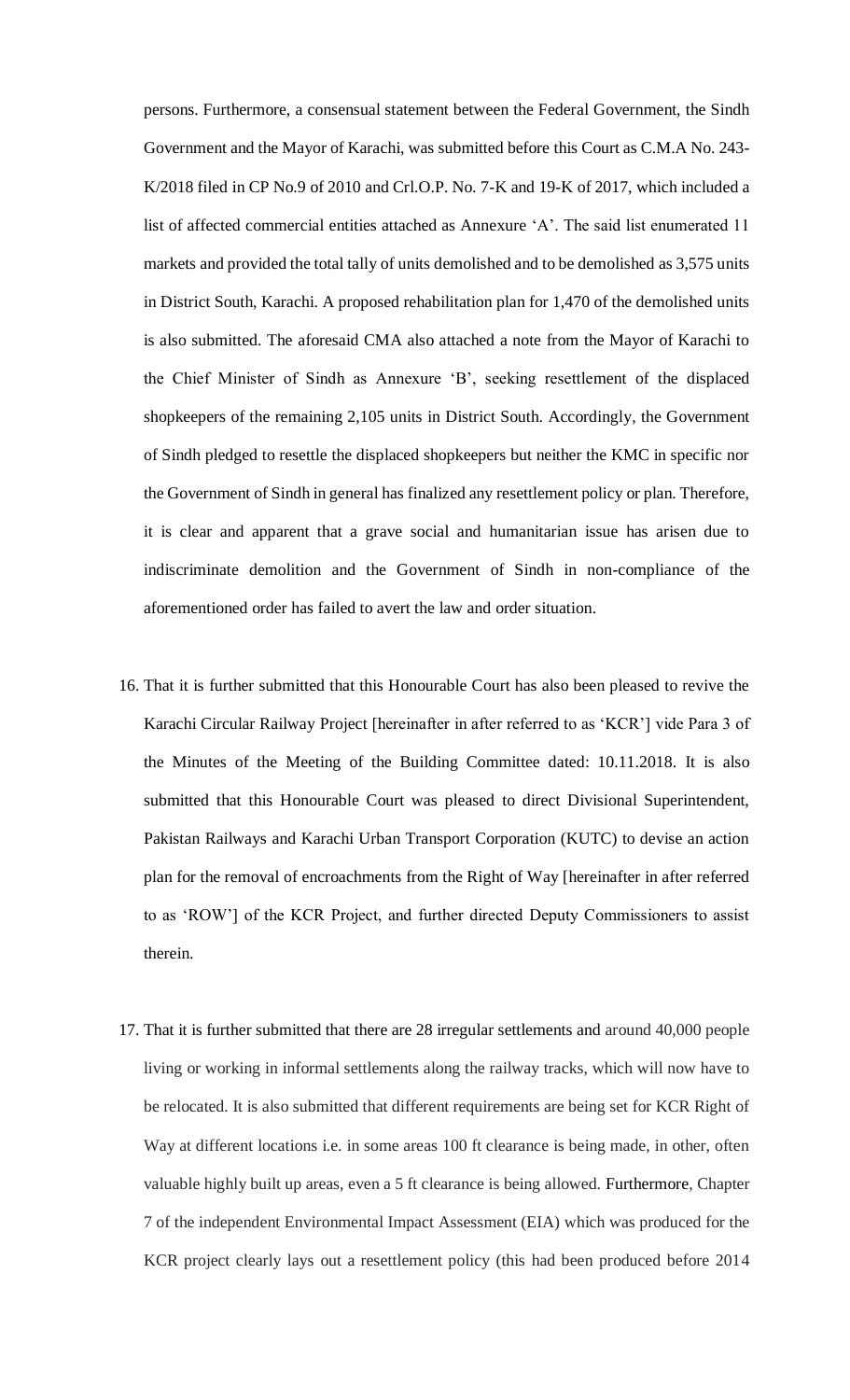while KCR was commissioned to a Japanese company named JICA). The aforesaid resettlement policy, although not comprehensive, was the result of multiple public hearings, an extensive survey and data analysis of the affected communities, in accordance with international standards and best practices. However, no resettlement policy is presently in place, which is a regressive step backwards due to which over 40,000 lives are likely to suffer. Therefore, this is a violation of the law and customary best practices and the Commissioner's Office stands in non-compliance by not maintaining law and order, in letter and in spirit, as instructed by this Honourable Court.

- 18. That in response to the identification of these problems, this Honourable Court has been pleased to direct, vide Order dated: 12.12.2018, passed in CP No.9 of 2010 and Crl.O.P. No. 7-K and 19-K of 2017, that six weeks' notice will be provided for any demolition. Furthermore, this Honourable Court again reiterated that in none of its previous Orders, it directed that the Government of Sindh or KDA or any other authority to carry out demolition without observing the law or in breach thereof and further observed that whenever any demolition is required by the concerned authority, the law shall be followed in letter and spirit. Moreover, according to the agreement between the Government of Sindh and Federal Government it has been settled that no residential building will be demolished in pursuance of the earlier Orders dated 26.10.2019 and 27.10.2019 of this Honourable Court.
- 19. That it is most respectfully and most humbly submitted that in view of the aforementioned the Government of Sindh pledged to provide resettlement to everyone made homeless through the present 'anti-encroachment drive', however, no standard resettlement or compensation procedure has been identified as yet. The said inhabitants, including minors, women, the old and the infirm, live in constant fear of losing their homes, communities and family histories. Moreover, Karachi is a megacity that hires a vast amount of labor and 70% of its labor force lives in irregular settlements. Therefore, they need to be resettled and rehabilitated in order for the city to continue functioning.
- 20. That in pursuance of all the above mentioned Orders, a total of 14,719 commercial units and 80 residential units had been demolished till 01.01.2019. All demolitions were made without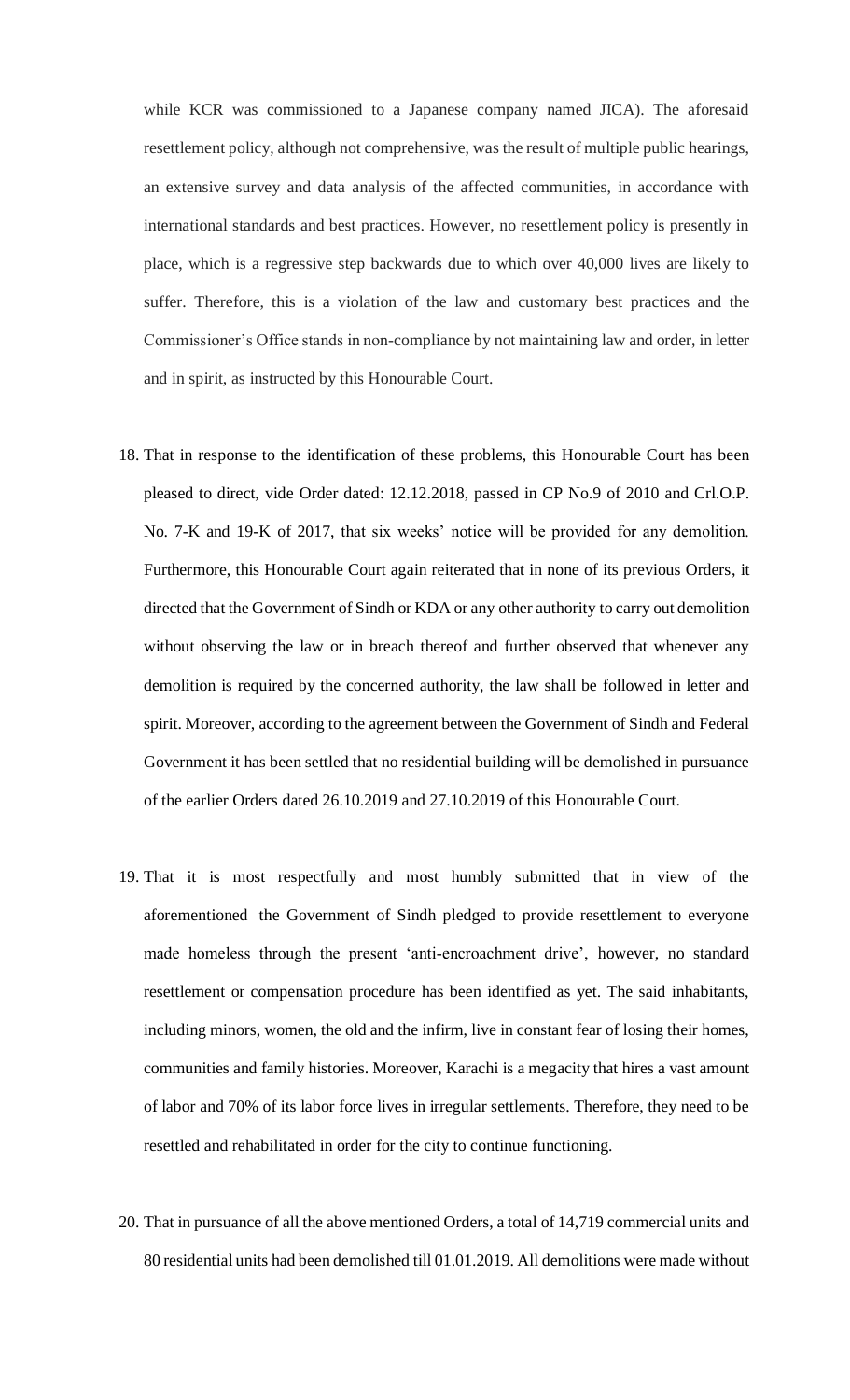the payment of compensation and/or a resettlement plan. According to the primary data collected by Applicant Intervenors including Applicant Intervenor's Organizations namely Karachi Urban Lab (KUL), no market or residential place, except one, was given due written and timely notice or provided with a specific date of demolition. It is submitted that most of the localities received notice via loudspeaker announcement, a few days prior to the demolition and many were unable to remove the contents of their shops or hawkers before they were demolished. Furthermore, the demolition process has been conducted in an ad hoc and haphazard manner. A prime example of the aforesaid is evident from the fact that the Zoological Garden Market received approximately a 30 day notice, but Lea Market was only given a 3 day notice. It is also submitted that in the face of protest, a fact finding committee was allowed to be formed for Urdu Bazaar and adjacent markets, *after*  demolition was announced. However, no fact finding operation was afforded to any other market or residential area. Moreover, in some cases, the shop owners were not allowed to vacate their premises properly and suffered the additional loss of contents of their shops.

21. That it is most respectfully and most humbly submitted that another proceeding on a similar matter, specifically addressing the issue of *katchi abadis*, is also proceeding before this Court in Constitutional Petition No. 41 of 2015 [hereinafter referred to as CP No. 41 of 2015]. Through its Order dated 31.08.2015, passed in CP No. 41 of 2015, this Honourable Court took cognizance of the grave issues pertaining to the right to shelter, as envisaged in Article 38 (d) of the Constitution of Pakistan. Through the said Order dated: 31.08.2015, this Honourable Court was pleased to implead all four provinces into the proceedings and vide Para 2 of the said Order dated 31.08.2015, it took cognizance of the need for a coordinated housing policy between the Federation and the four provinces. It is further submitted that through Order dated 30.11.2018, passed in CP No. 41 of 2015, this Honourable Court constituted a Committee under the auspices of the Law and Justice Commission of Pakistan with the Additional Advocate Generals of all four provinces and Islamabad, Syed Nayab Hasan Gardezi, Learned DAG, and Bilal Hassan Minto, ASC, as members. It is most humbly submitted that the finding under these proceedings and the expertise of this Committee may kindly be utilized by this Court in order to arrive at a holistic resettlement policy.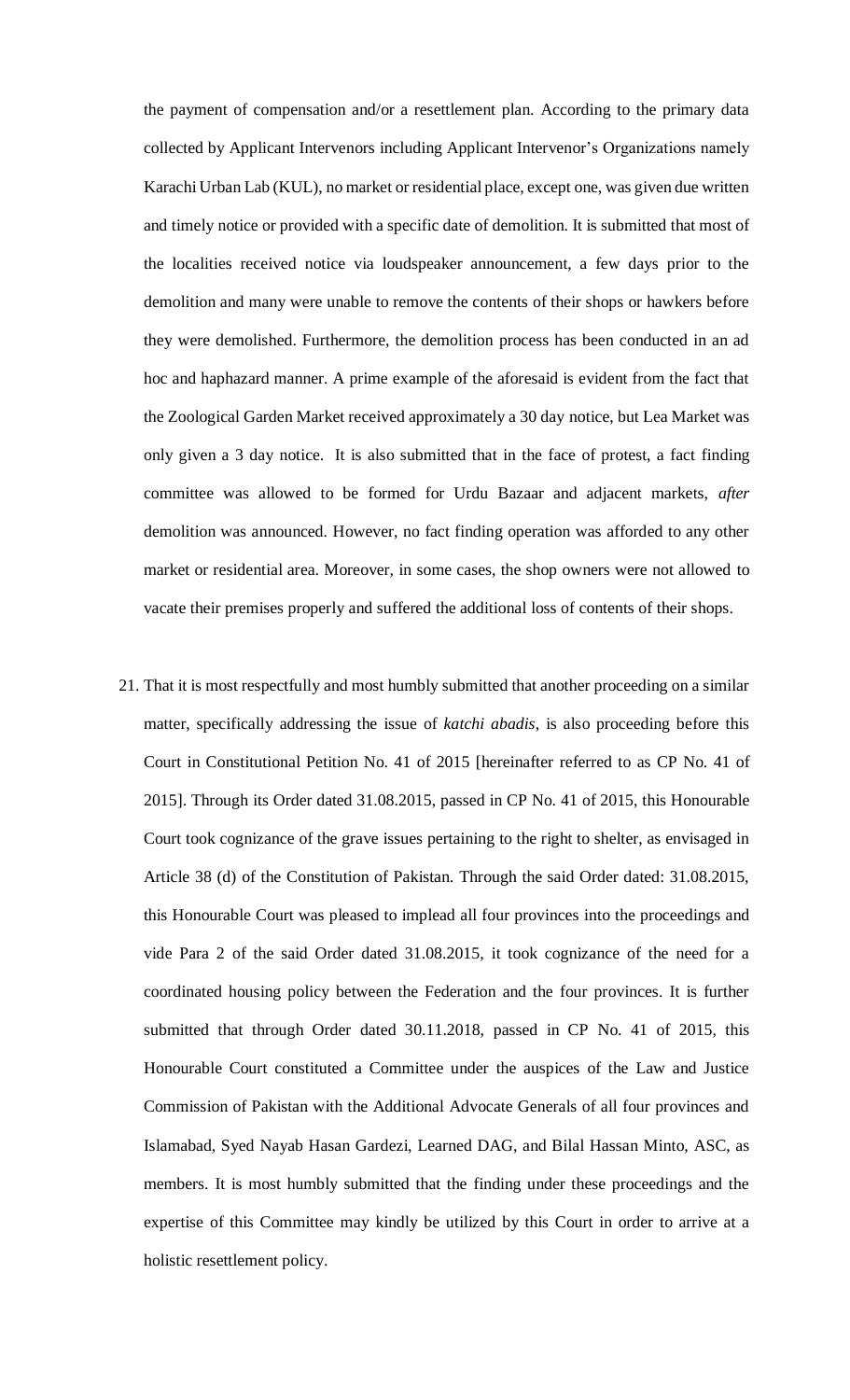- 22. That it is most respectfully and most humbly submitted that it is an admitted fact that as a result of the anti-encroachment drive several people have been made homeless, which is evident from the fact that the Additional Attorney General of Pakistan estimated that 100,000 people will be affected in residential settlements, identified as encroached and/or illegally allotted land. However, the Sindh Katchi Abadi Authority's list recognizes that 50,605 households stand affected, and according to the Provisional Census Results, the average household size is 6.5 persons per household. Even discounting the fact that population density tends to be higher in irregular settlements in urban areas, the projected numbers of affected persons is more than 328,933 persons. It is further submitted that right to life entails adequate living standards i.e. right to secure accommodation, right to food, right to clothing, and right to a healthy environment. Hence, shelter is an essential element of right to life, the right to adequate housing i.e. residence and settlement, are fundamental rights of every citizen. Furthermore, without prejudice to the aforementioned, in many cases the *katchi abadis* were partly regularized before the aforesaid 'anti-encroachment drive' started. In light of the aforesaid the inhabitants of these residential settlements have detrimentally relied on the regularization process of the *katchi abadis,* consequently, they have acquired a vested right to continue to reside in these residential settlements. It is also submitted that the right to property is a fundamental right. Therefore, the demolition of residential settlement, without providing a resettlement scheme and an alternate accommodation for the Applicant Intervenors No. 24 to 32, and the other affectees, is a sheer violation of their fundamental rights as guaranteed under Article 9, 14 and 24, Constitution, 1973.
- 23. That it is most respectfully and most humbly submitted that the procedure animating the present 'anti-encroachment drive' and the demolitions and evictions taking place in pursuance thereof are rendering hundreds of thousands without livelihood, which is evident from the fact that a consensual statement between the Federal Government, the Sindh Government and the Mayor of Karachi, submitted before this Court, enumerated 11 markets and provided the total tally of demolished units as 3,575 units in District South, Karachi. It is further submitted that a proposed rehabilitation plan for 1,470 of the demolished units is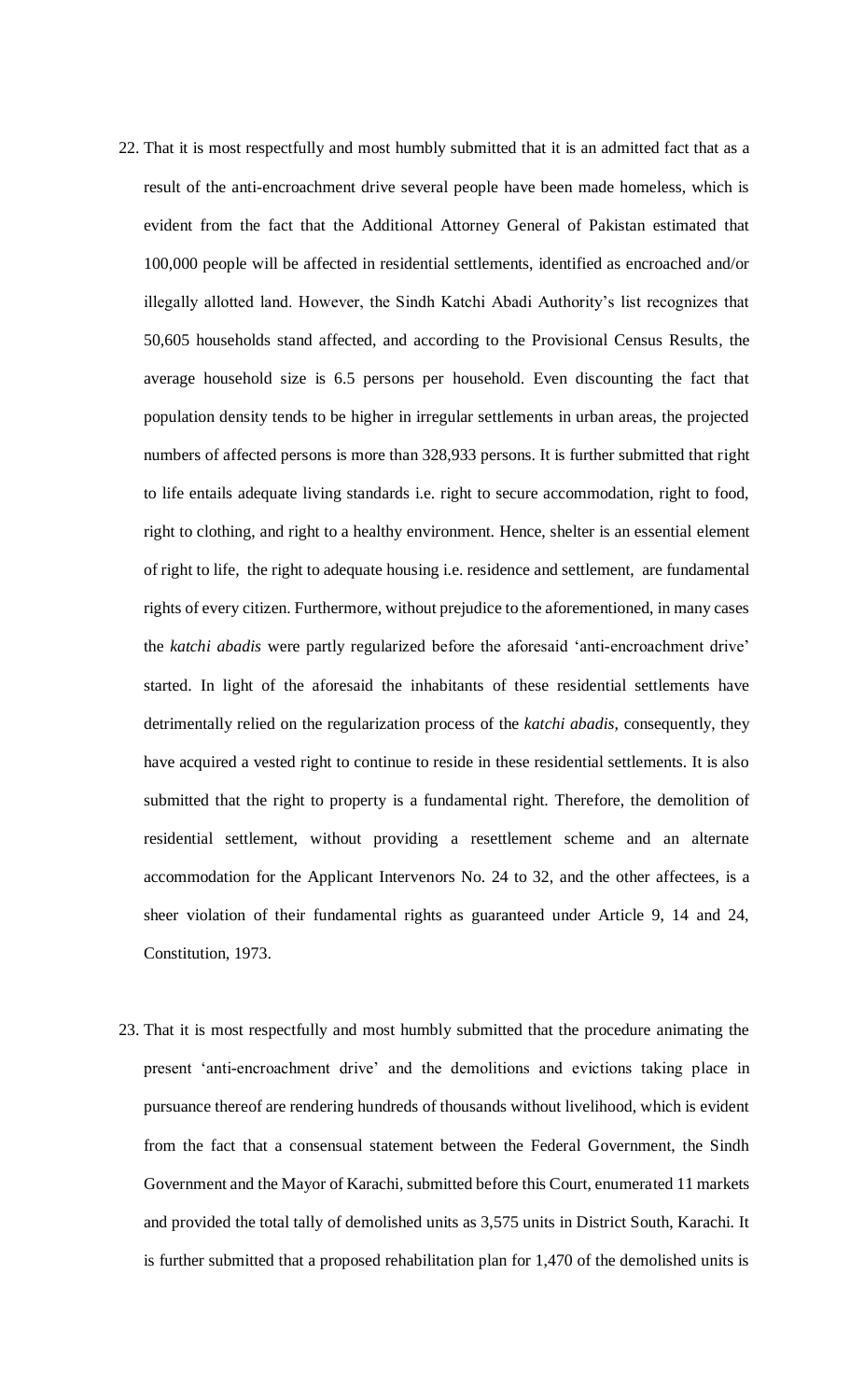also submitted by KMC and a note from the Mayor of Karachi to the Chief Minister of Sindh, requested for the resettlement of the displaced shopkeepers of the remaining 2,105 units in District South. Accordingly, the Government of Sindh pledged to resettle the displaced shopkeepers but neither the KMC in specific nor the Government of Sindh in general has finalized any resettlement policy or plan. It is further submitted that right to earn livelihood and own property is a fundamental right and each commercial unit has suppliers, employees and distributors, therefore, on an average, even if it is assumed that each commercial unit sustained 5 people, the demolition of 3,575 unit, without resettling them, will result in loss of livelihood of 17,875 people, which is a bare minimum number. Furthermore, without prejudice to the aforementioned, almost all of the shopkeepers, hawkers and kiosk owners have either been paying rent on the property to KMC or have leased the property from KMC under the garb of legality, most often without any knowledge of the purported illegality of the documents provided to them by KMC. Moreover, many of these markets had been established decades ago, in the 1960s, 1970s or even earlier. In light of the aforementioned, the owners of these commercial unit have detrimentally relied on the documents provided to them by KMC and acquired a vested right to continue to earn their livelihood by operating their businesses through these commercial units. Therefore, the demolition of these commercial units, without resettling the displaced Applicant Intervenors No. 10 to 23 and the other shopkeepers and occupants of these commercial units, is a sheer violation of their fundamental rights as guaranteed under Article 4, 18 and 24, Constitution, 1973.

24. That it is most respectfully and most humbly submitted that the aforesaid indiscriminate demolition of the residential settlements and commercial establishment has been carried out without providing a timely notice and the public hearing to the affectees. The aforesaid is evident from the fact that neither notices were issued for a public hearing nor the affectees were consulted before the initiation of the 'anti-encroachment drive'. Moreover, according to the primary data collected by Applicant Intervenors and Civil Society Organizations namely Karachi Urban Lab (KUL), Urban Resource Centre (URC) and Orangi Pilot Project (OPP), no market or residential place, except one, was given due written and timely notice or provided with a specific date of demolition, as directed by this Honourable Court vide its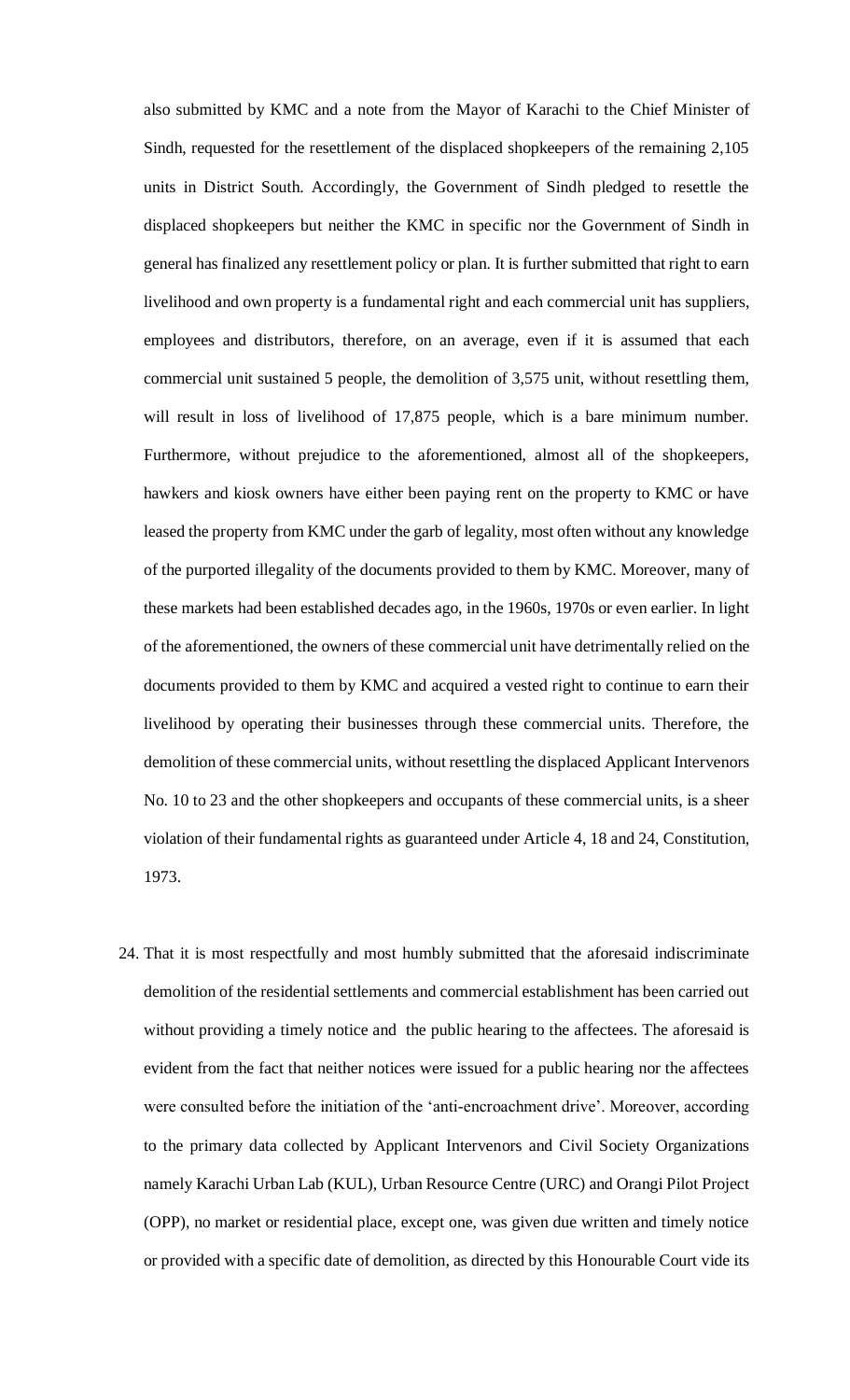aforementioned Order dated: 12.12.2018, which is evident from the fact that Zoological Garden Market received approximately a 30 day notice but Lea Market was only given a 3 day notice. It is submitted that most of the localities received notice via loudspeaker announcement, a few days prior to the demolition and many were unable to remove the contents of their shops or hawkers before they were demolished. Furthermore, in the face of protest, a fact finding committee was allowed to be formed for Urdu Bazaar and adjacent markets, after demolition was announced. However, no fact finding operation was afforded to any other market or residential area. Moreover, the present 'anti-encroachment drive' has progressed without any planning, data collection, impact assessment or alternative resettlement plan, despite the large scale of the operations, the large number of affectees, and the volatile law and order situation of the megacity of Karachi. Therefore, the arbitrary and indiscriminate demolition without providing public hearing and adequate notice is a violation of due process, natural justice and fundamental rights of the Applicant Intervenors No. 10 to 32 and other affectees as guaranteed under Article 4, 10-A and 14, Constitution, 1973.

25. That it is most respectfully and most humbly submitted that the procedure animating the present 'anti-encroachment drive' and the demolitions and evictions taking place in pursuance thereof are rendering hundreds of thousands without livelihood and without shelter. It is further submitted that right to life entails adequate living standards i.e. right to secure accommodation, right to food, right to clothing, and right to a healthy environment. Hence, the right to shelter and right to a livelihood are essential element of right to life, the freedom of trade and, the right to adequate housing i.e. residence and settlement, are fundamental rights of every citizen. Furthermore, the detrimental reliance of the Applicant Interveners No. 10 to 32 and other affectees on the documents provided to them by KMC and/or the regularization process of the *katchi abadis,* created a vested right to reside or occupy these residential settlements and commercial establishment. It is further submitted that any purported illegality, whether through occupation or detrimental reliance for residential or commercial purposes, must be corrected; however, it is imperative that the welfare of affected persons must be taken into account in the interest of their rights to life, shelter, livelihood and dignity. Therefore, the Applicant Intervenors No. 10 to 32 and other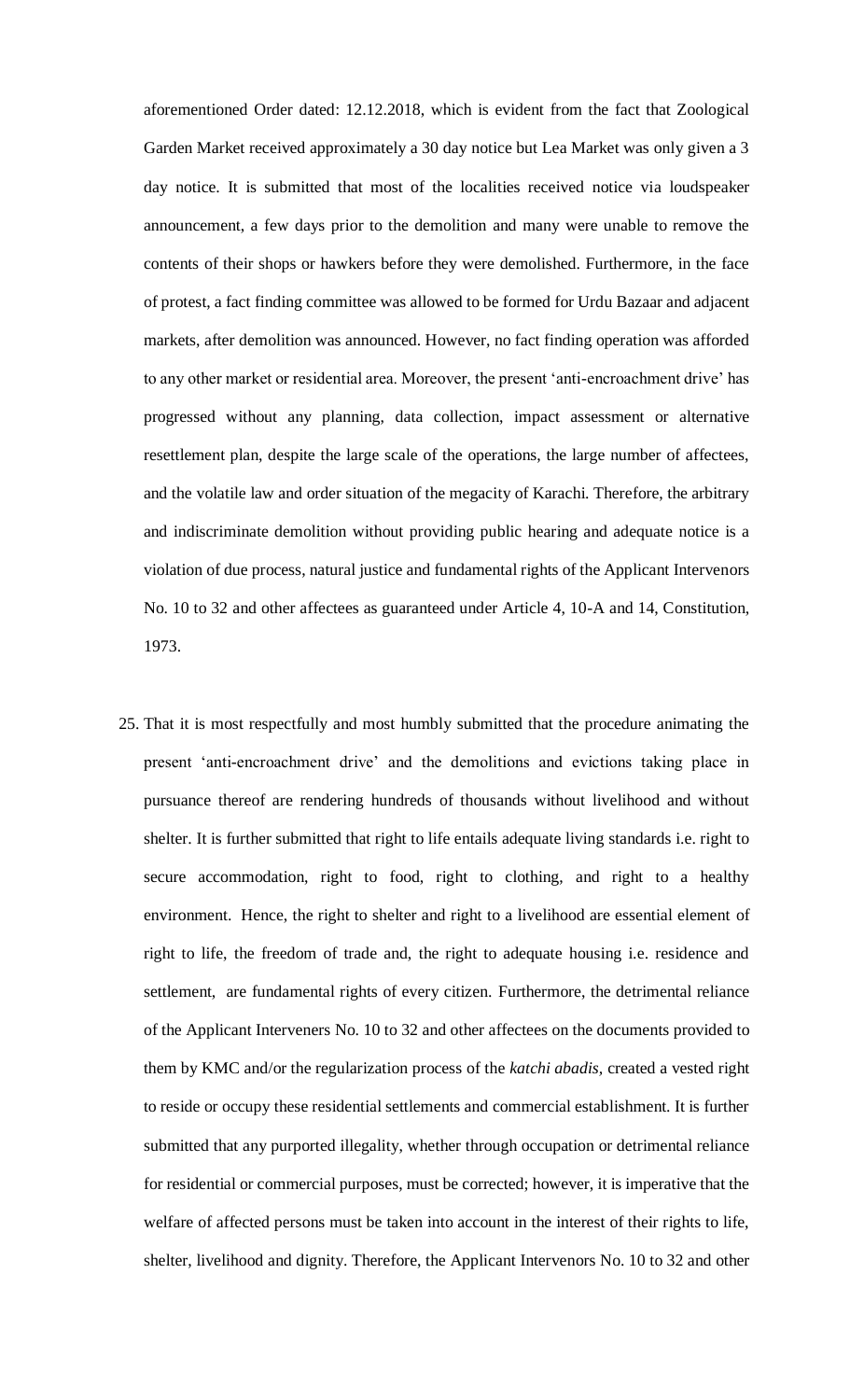affectees must be compensated for the demolition of their residential settlements and commercial establishment. Hence, the demolition of the aforesaid residential settlements and commercial establishment without compensation to the Applicant Intervenors No. 10 to 32 and the other affectees is the violation of their fundamental rights as guaranteed under Article 9, 14, 18, 23, 24, 25 and 38 of the Constitution of Pakistan, 1973.

- 26. That it is most respectfully and most humbly submitted that the ongoing 'anti-encroachment drive' is disproportionately targeting the poorest and most marginalized inhabitants of Karachi. The demolitions and evictions being carried out in pursuance of the 'antiencroachment drive' are pushing the socio-economically disadvantaged segments of society further into austerity and leaving them significantly disenfranchised. It is pertinent to note, that on the other hand, the Government of Sindh and the Federation of Pakistan are concurrently allowing the affluent segments of society to regularize their illegal encroachments, which is evident from the fact that Bahria Town Limited, Karachi (BTLK) has successfully negotiated the regularization of land measuring 16,896 acres (sixteen thousand eight hundred and ninety six acres) at Malir District in Karachi for PKR 460 Billion, as noted in the Order dated: 21.03.2019, passed by the Honourable Supreme Court of Pakistan, in S.M.C No. 34 of 2018 and other connected proceedings. Additionally, Grand Hyatt Tower at 1 Constitutional Avenue, Islamabad, has also been granted regularization. Moreover, as evident from the maps produced by Orangi Pilot Project (OPP), the important buildings such as the Tughlaq House in Sindh Secretariat are also constructed on amenity plots and/or *nullas.* Moreover, the right of way of a 100 ft is not being claimed for KCR when it comes to high value buildings such as Avari Towers. It is further submitted that the manner in which the ongoing 'anti-encroachment drive' is proceeding is discriminating against the poor and socio-economically disadvantaged segments. Therefore, the Applicant Intervenors and other affectees are witnessing and suffering from grave violations of Articles 25, Constitution, 1973.
- 27. That it is most respectfully and most humbly submitted that the procedure animating the present 'anti-encroachment drive' and the demolitions and evictions taking place in pursuance thereof are rendering hundreds of thousands without livelihood and without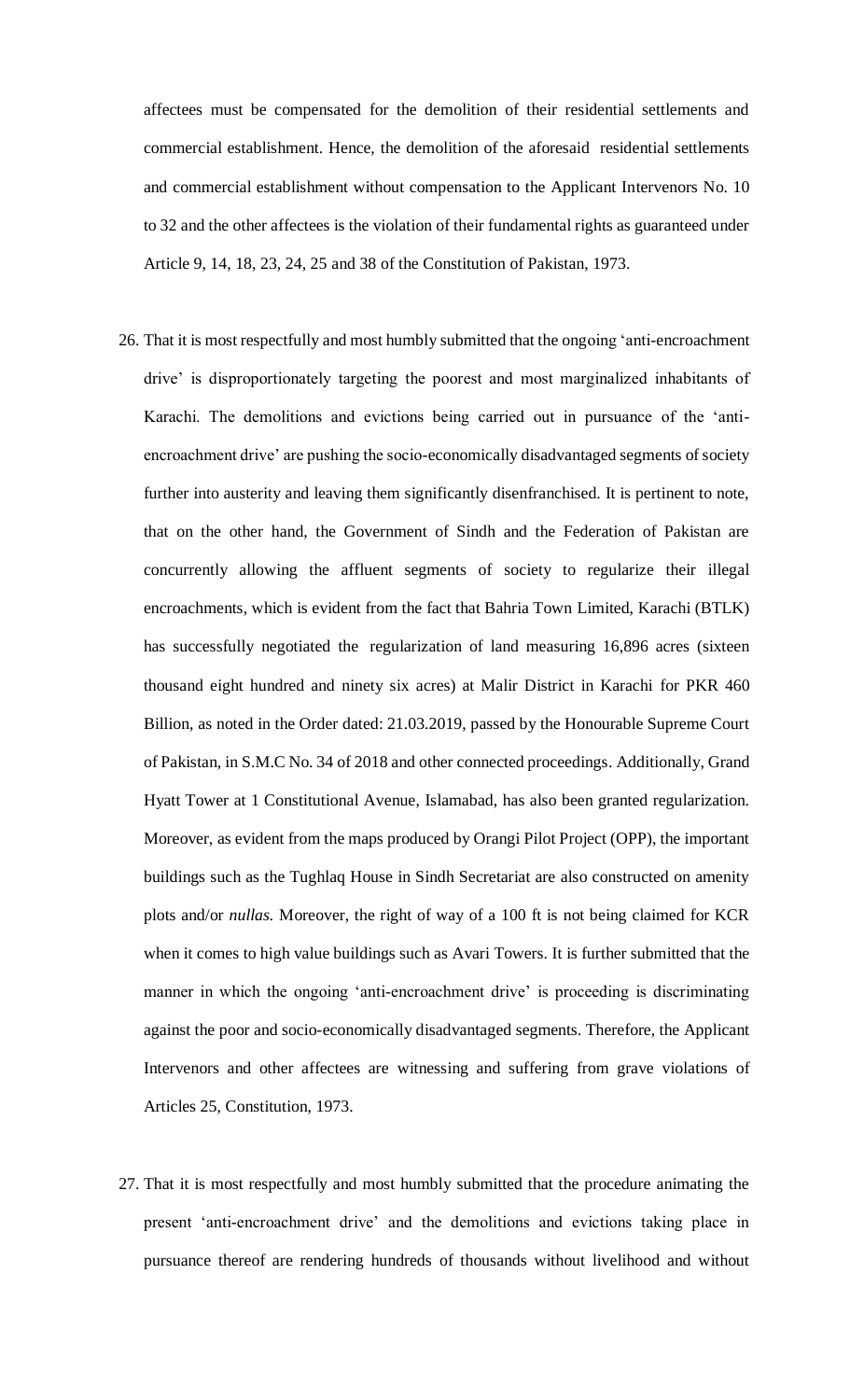shelter, which is in contravention of principles of public policy in favor of the welfare, shelter, livelihood, dignity and safety of the citizens as reflected by the Constitution of Pakistan. Moreover, the abovementioned 'anti-encroachment drive' and the resultant destruction of livelihood and shelter is also in contravention of international customary best practices. Furthermore, it is pertinent to note that the Government of Sindh in respect of public policy had also legislated Sindh Special Development Board Act, 2014, whereby a board was to be set up to facilitate and undertake low cost housing schemes, rehabilitation of *katchi abadis*, slums areas, gothabad schemes, multi-stories and high rise buildings in Province of Sindh. However, till date the Government of Sindh had failed to implement the aforesaid law. It is further submitted that the Government of Sindh pledged to resettle the affectees of the demolition but neither the KMC in specific nor the Government of Sindh in general has finalized any resettlement policy or plan. It is also submitted that any purported illegality, whether through occupation or detrimental reliance for residential or commercial purposes, must be corrected. However, it is imperative that the welfare of affected persons be taken into account with respect to public policy in the interest of their rights to life, shelter, livelihood, equality, non-discrimination, dignity, and safety. Therefore, the demolition of the residential and commercial settlement without providing a resettlement scheme and an alternate accommodation for the Applicant Intervenors No. 10 to 32 and other affectees, is a sheer violation of their fundamental rights as guaranteed under Article 9, 14,18 and 25 of the Constitution of Pakistan, 1973.

28. That it is most respectfully and most humbly submitted that every human being is entitled to a standard of living adequate for the well-being of himself and of his family, including housing and the right to security in the event of unemployment or other lack of livelihood in circumstances beyond his control as per Article 25 of Universal Declaration of Human Rights, Article 11(1) of the International Covenant on Economic, Social and Cultural Rights (1976), Articles 6 and 17 of the International Covenant on Civil and Political Rights (1976), and General Comments No. 4 (1991), particularly when read with General Comments No. 3 (1990), of the Committee on Economic, Social and Cultural Rights. Moreover, the General Assembly Resolution 43/181 of 20.12.1998 on Global Strategy for Shelter for the year 2000 urged Governments to be concerned about their respective shelter needs. Furthermore, the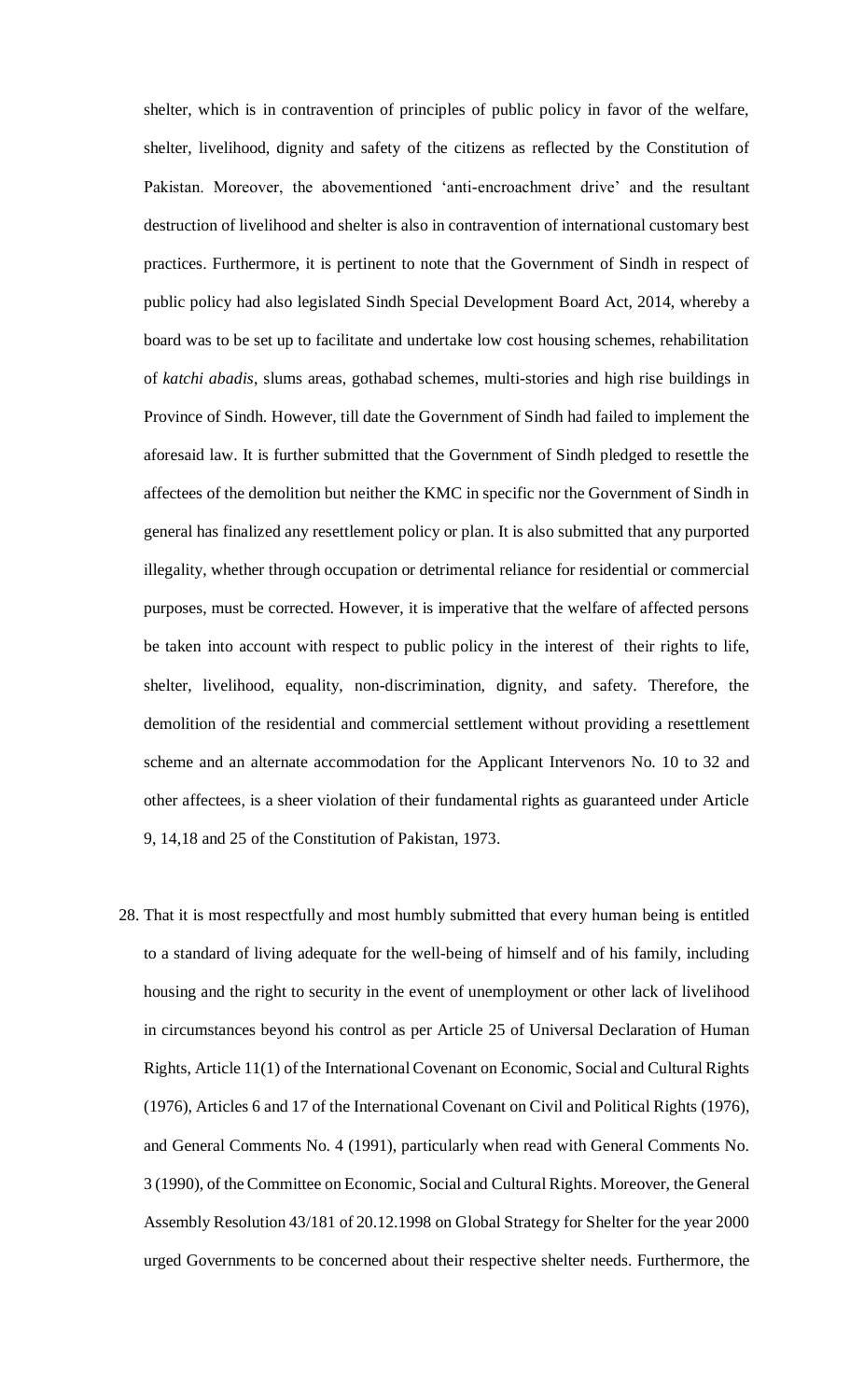Convention on the Elimination of all Forms of Discrimination Against Women (1979), Convention on the Rights of the Child, (1989), and the International Convention on Elimination of Racial Discrimination (CERD) also require that these groups be safeguarded with respect to adequate housing and/or living conditions. It is further submitted that, as delineated by the United Nations Human Rights Office of the High Commissioner, the right to housing encompasses protection against forced evictions and the arbitrary destruction and demolition of one's home, and entitles a person to security of tenure, equal and nondiscriminatory access to adequate housing, and participation in housing-related decisionmaking at the national and community levels. Therefore, the ongoing 'anti-encroachment drive' is a violation of the rights of the Applicant Intervenors and other affectees as codified in, inter alia, Universal Declaration of Human Rights and International Covenant on Economic, Social and Cultural Right, both of which have been signed and ratified by Pakistan, and as explained above, the aforementioned rights as guaranteed by these international conventions, are also recognized as fundamental rights under the Constitution of Pakistan, 1973.

29. That in view of the abovementioned contentions, it is imperative that unless this Honourable Court directs the inquiry against the arbitrary and indiscriminate demolition of the residential settlements and commercial establishments, especially of the poor and the powerless citizens and residents, through a supervisory mechanism like a Court sanctioned Commission, the grievance of the Applicant Intervenors and affectees will not be address. It is further submitted that this Honourable Court has the jurisdiction and power to form a Commission for supervising inquiry in view of the various precedents laid down by this Honourable Court. Therefore, to ensure the implementation of the fundamental rights of the Applicant Intervenors and affectees under Article 4, 9, 10A, 14, 18, 24 and 25, Constitution, 1973, Universal Declaration of Human Rights and International Covenant on Economic, Social and Cultural Right, this Honourable Court may kindly appoint a broad base independent Commission to conduct a detailed inquiry, and submit a report within three month, on the following issues: Firstly, whether the residential communities and commercial establishments, which were demolished as a result of 'anti-encroachment drive' were settled on the encroached areas and were demolished in accordance with law.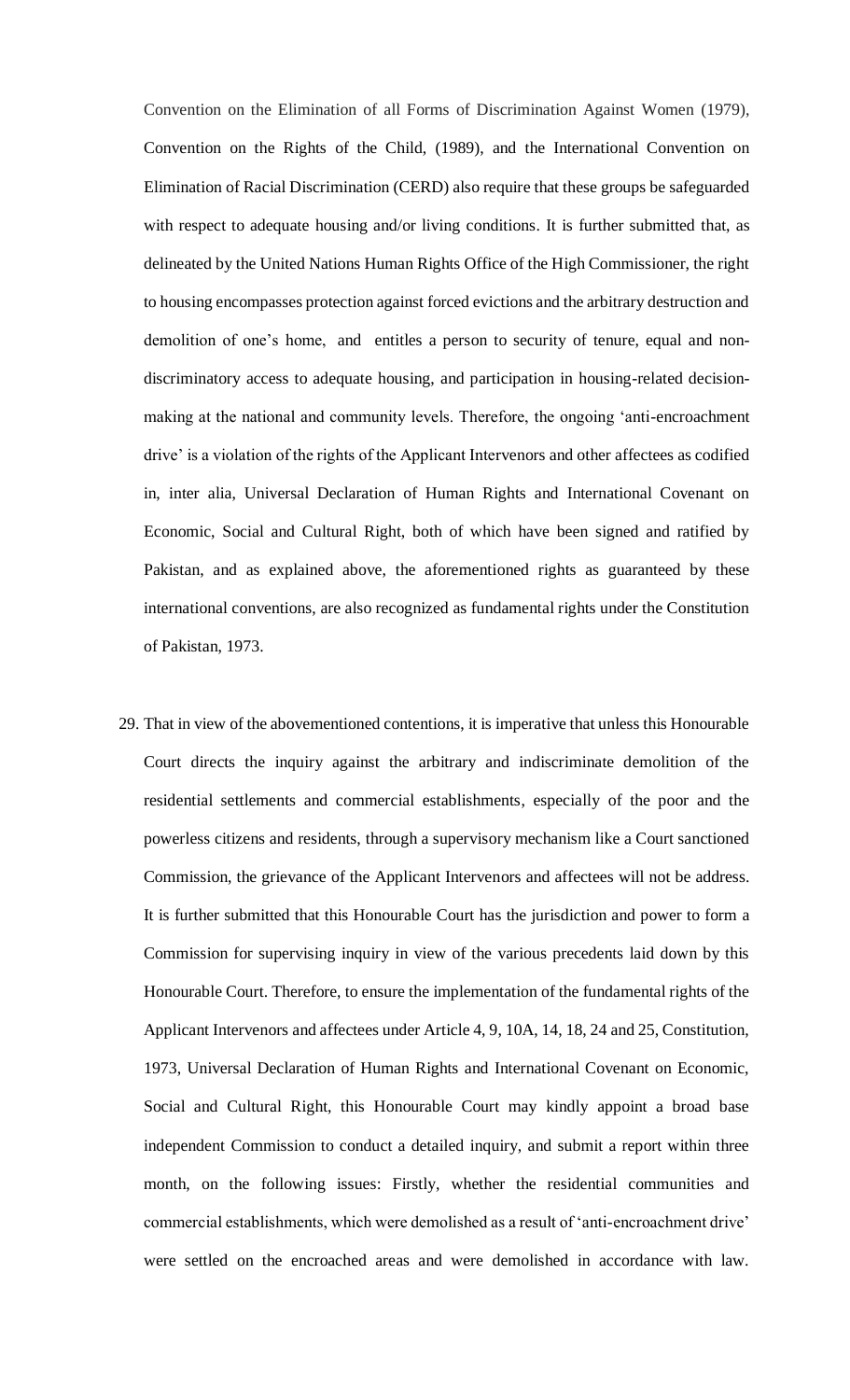Secondly, if all or any of these residential communities and/or commercial establishments that have been demolished or anticipate demolition were or are settled on encroached areas, then in cases where they were unduly demolished, what administrative and penal action should be taken against the concerned officer, thirdly, identify the civil servants, including but not limited to the Karachi Metropolitan Corporation, who not only allowed the encroachment on public land but also profited for purported unlawful occupation from purportedly illegal occupiers and defrauded the public into occupying and therefore encroaching upon the subject land. Fourthly, determine whether any affectees, including but not limited to Applicant Intervenors No.10 to 32, are entitled to any compensation from the government and whether such compensation should be recovered from the concerned officers found involved. Fifthly, determine if all or any of these affectees are entitled to the compensation, and then determine that compensation. Sixthly, determine whether the affectees, including but not limited to Applicant Intervenors No.10 to 32, are entitled to resettlement. Sixthly, if all or any of these affectees are entitled to resettlement, then identify the minimum standard and procedure for this purpose. Seventhly, suggest measures to prevent future encroachments from taking place and recommend procedure for conducting 'anti-encroachment drive' in future. It is important to note here that this Honourable Court, through Orders dated: 16.01.2013 and 24.01.2013, in this present CP No. 9 of 2010 has already recognized the need for the constitution of such a Commission.

30. That in view of the above, it is most respectfully and most humbly submitted that the present application has been filed to bring the aforementioned facts on record and unless the Applicant Intervenors are not made party to the present petition, not only will the personal and proprietary rights of the Applicant Intervenors be affected but it will greatly affect the residents and/or occupants of these commercial and residential lands as these affectees are being removed without any resettlement plan and/or without due notice to their residents. The Applicant Intervenors are not only fighting for their fundamental rights under Article 4,9, 10-A, 14, 18, 24, 25 and 38 but also for the right of affectees of these commercial and/or residential settlements. Therefore, for the aforementioned reasons, the Applicant Intervenors are a necessary and proper party and their presence and assistance is essential